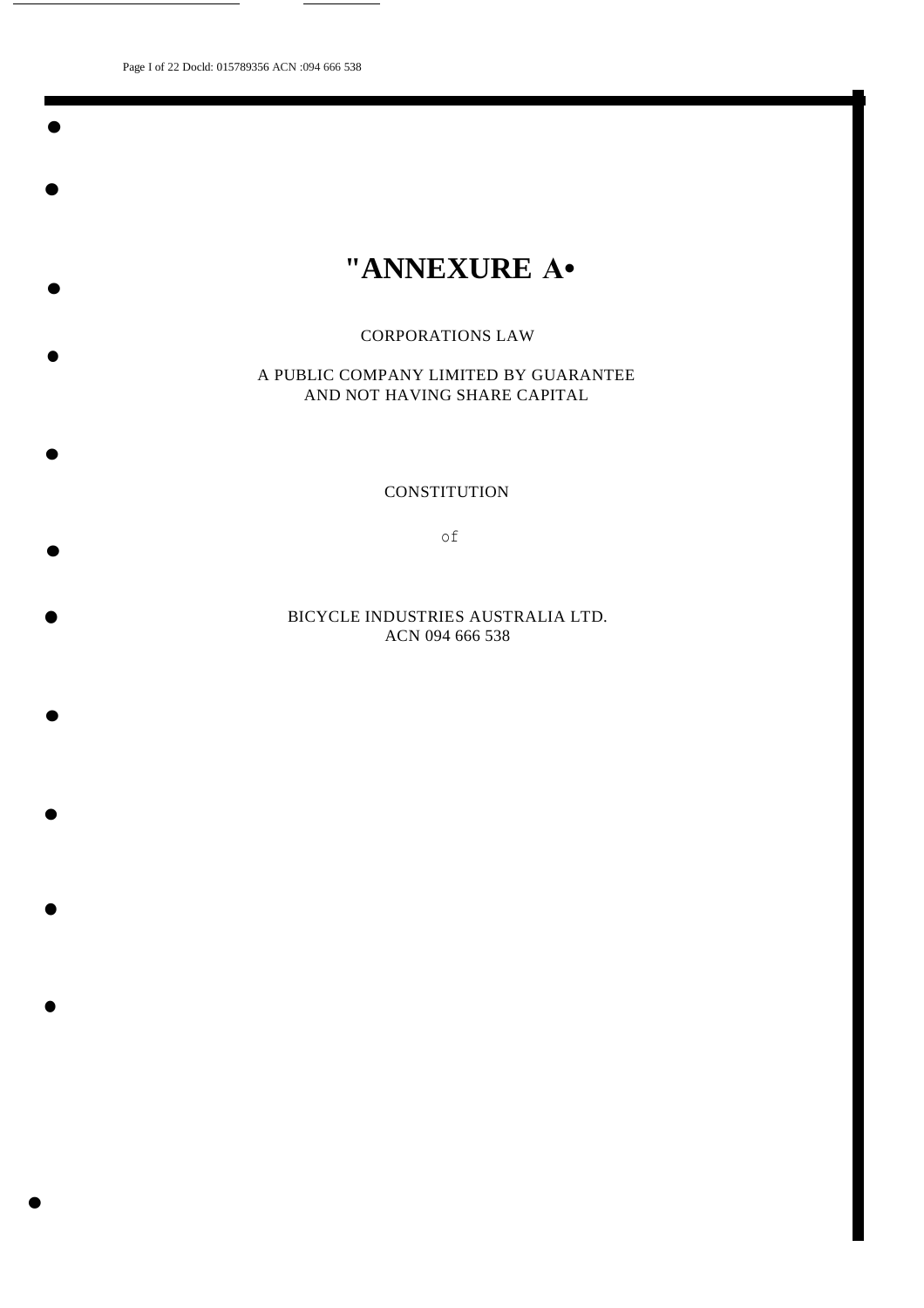# TABLE OF CONTENTS

|                                     | <b>CHAPTER I-</b><br><b>INTERPRETATION</b>                                                                                                                                                                                                                                                                                                                                                                                                                                                                                 |  |  |  |  |  |
|-------------------------------------|----------------------------------------------------------------------------------------------------------------------------------------------------------------------------------------------------------------------------------------------------------------------------------------------------------------------------------------------------------------------------------------------------------------------------------------------------------------------------------------------------------------------------|--|--|--|--|--|
| L                                   |                                                                                                                                                                                                                                                                                                                                                                                                                                                                                                                            |  |  |  |  |  |
| 2.                                  | $\textbf{Definitions} \textcolor{red}{\textbf{}} \textcolor{red}{\textbf{}} \textcolor{red}{\textbf{}} \textcolor{red}{\textbf{}} \textcolor{red}{\textbf{}} \textcolor{red}{\textbf{}} \textcolor{red}{\textbf{}} \textcolor{red}{\textbf{}} \textcolor{red}{\textbf{}} \textcolor{red}{\textbf{}} \textcolor{red}{\textbf{}} \textcolor{red}{\textbf{}} \textcolor{red}{\textbf{}} \textcolor{red}{\textbf{}} \textcolor{red}{\textbf{}} \textcolor{red}{\textbf{}} \textcolor{red}{\textbf{}} \textcolor{red}{\textbf{$ |  |  |  |  |  |
| 3.                                  |                                                                                                                                                                                                                                                                                                                                                                                                                                                                                                                            |  |  |  |  |  |
| <b>CHAPTER 2-NATUREOFTHECOMPANY</b> |                                                                                                                                                                                                                                                                                                                                                                                                                                                                                                                            |  |  |  |  |  |
| $\overline{4}$ .                    |                                                                                                                                                                                                                                                                                                                                                                                                                                                                                                                            |  |  |  |  |  |
| 5.                                  |                                                                                                                                                                                                                                                                                                                                                                                                                                                                                                                            |  |  |  |  |  |
| 6.                                  |                                                                                                                                                                                                                                                                                                                                                                                                                                                                                                                            |  |  |  |  |  |
| 7.                                  |                                                                                                                                                                                                                                                                                                                                                                                                                                                                                                                            |  |  |  |  |  |
| 8.                                  |                                                                                                                                                                                                                                                                                                                                                                                                                                                                                                                            |  |  |  |  |  |
|                                     | <b>CHAPTER 3 - DIRECTORS</b>                                                                                                                                                                                                                                                                                                                                                                                                                                                                                               |  |  |  |  |  |
| 9.                                  |                                                                                                                                                                                                                                                                                                                                                                                                                                                                                                                            |  |  |  |  |  |
| 10.                                 |                                                                                                                                                                                                                                                                                                                                                                                                                                                                                                                            |  |  |  |  |  |
| II                                  |                                                                                                                                                                                                                                                                                                                                                                                                                                                                                                                            |  |  |  |  |  |
| 12.                                 |                                                                                                                                                                                                                                                                                                                                                                                                                                                                                                                            |  |  |  |  |  |
| 13.                                 |                                                                                                                                                                                                                                                                                                                                                                                                                                                                                                                            |  |  |  |  |  |
| 14.                                 |                                                                                                                                                                                                                                                                                                                                                                                                                                                                                                                            |  |  |  |  |  |
| 15.                                 |                                                                                                                                                                                                                                                                                                                                                                                                                                                                                                                            |  |  |  |  |  |
| 16.                                 |                                                                                                                                                                                                                                                                                                                                                                                                                                                                                                                            |  |  |  |  |  |
| 17.                                 |                                                                                                                                                                                                                                                                                                                                                                                                                                                                                                                            |  |  |  |  |  |
| 18.                                 |                                                                                                                                                                                                                                                                                                                                                                                                                                                                                                                            |  |  |  |  |  |
| 19.                                 |                                                                                                                                                                                                                                                                                                                                                                                                                                                                                                                            |  |  |  |  |  |
| 20.                                 |                                                                                                                                                                                                                                                                                                                                                                                                                                                                                                                            |  |  |  |  |  |
| 21.                                 |                                                                                                                                                                                                                                                                                                                                                                                                                                                                                                                            |  |  |  |  |  |
| 22.                                 |                                                                                                                                                                                                                                                                                                                                                                                                                                                                                                                            |  |  |  |  |  |
|                                     | <b>CHAPTER 4 - MANAGEMENT OF BUSINESS BY DIRECTORS</b>                                                                                                                                                                                                                                                                                                                                                                                                                                                                     |  |  |  |  |  |
| 23.                                 |                                                                                                                                                                                                                                                                                                                                                                                                                                                                                                                            |  |  |  |  |  |
| 24.                                 |                                                                                                                                                                                                                                                                                                                                                                                                                                                                                                                            |  |  |  |  |  |
| 25.                                 |                                                                                                                                                                                                                                                                                                                                                                                                                                                                                                                            |  |  |  |  |  |
| 26.                                 |                                                                                                                                                                                                                                                                                                                                                                                                                                                                                                                            |  |  |  |  |  |
| 27.                                 |                                                                                                                                                                                                                                                                                                                                                                                                                                                                                                                            |  |  |  |  |  |
| 28.                                 |                                                                                                                                                                                                                                                                                                                                                                                                                                                                                                                            |  |  |  |  |  |
| 29.                                 |                                                                                                                                                                                                                                                                                                                                                                                                                                                                                                                            |  |  |  |  |  |
|                                     | CHAPTER S - DIRECTORS' MEETINGS                                                                                                                                                                                                                                                                                                                                                                                                                                                                                            |  |  |  |  |  |
| 30.                                 |                                                                                                                                                                                                                                                                                                                                                                                                                                                                                                                            |  |  |  |  |  |
| 31.                                 |                                                                                                                                                                                                                                                                                                                                                                                                                                                                                                                            |  |  |  |  |  |
| 32.                                 |                                                                                                                                                                                                                                                                                                                                                                                                                                                                                                                            |  |  |  |  |  |
| 33.                                 |                                                                                                                                                                                                                                                                                                                                                                                                                                                                                                                            |  |  |  |  |  |
| 34.                                 |                                                                                                                                                                                                                                                                                                                                                                                                                                                                                                                            |  |  |  |  |  |
| 35.                                 |                                                                                                                                                                                                                                                                                                                                                                                                                                                                                                                            |  |  |  |  |  |
|                                     | <b>CHAPTER 6 - SECRETARY</b>                                                                                                                                                                                                                                                                                                                                                                                                                                                                                               |  |  |  |  |  |
| 36.                                 |                                                                                                                                                                                                                                                                                                                                                                                                                                                                                                                            |  |  |  |  |  |
|                                     |                                                                                                                                                                                                                                                                                                                                                                                                                                                                                                                            |  |  |  |  |  |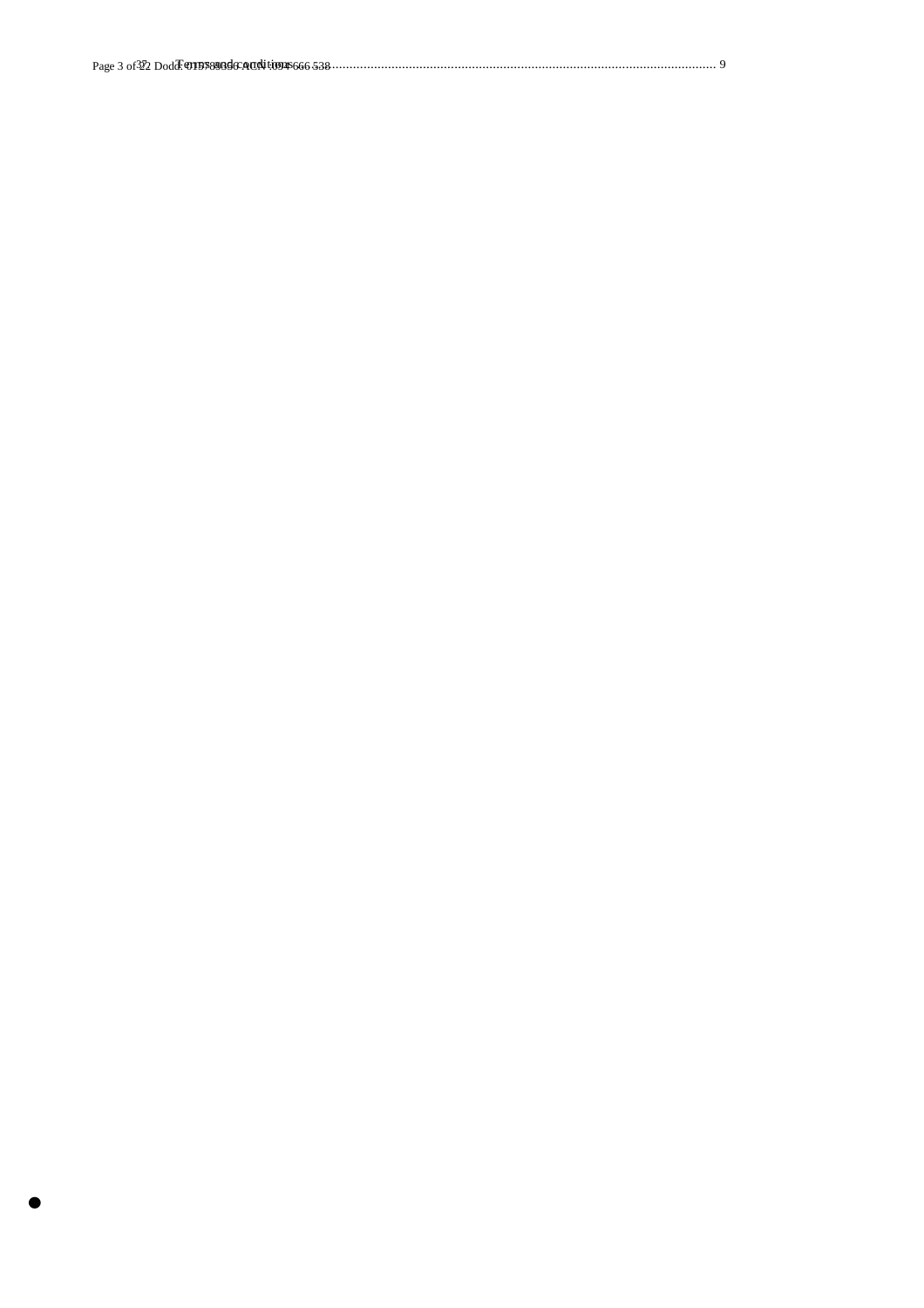|     | <b>CHAPTER 7 • MEMBERS</b>                                           |  |
|-----|----------------------------------------------------------------------|--|
|     | $DIVISION 1 \cdot$                                                   |  |
|     | MEMBERSHIP                                                           |  |
| 38. |                                                                      |  |
| 39  |                                                                      |  |
| 40. |                                                                      |  |
| 41. | Subscription                                                         |  |
| 42. |                                                                      |  |
|     | DIVISION 2 . CESSATION OF MEMBERSHIP                                 |  |
| 43. |                                                                      |  |
| 44. |                                                                      |  |
| 45. |                                                                      |  |
| 46. | Power of Directors in respect of a Members'                          |  |
|     |                                                                      |  |
|     | <b>CHAPTER 8 - MEETINGS OF MEMBERS</b>                               |  |
|     | DIVISION 1 . WHO MAY CALL MEETINGS OF MEMBERS                        |  |
| 47. |                                                                      |  |
| 48. |                                                                      |  |
|     |                                                                      |  |
| 49. |                                                                      |  |
| 50. |                                                                      |  |
| 51. |                                                                      |  |
|     | DIVISION 2 . HOW TO CALL A MEETING                                   |  |
| 52  |                                                                      |  |
| 53. |                                                                      |  |
| 54. |                                                                      |  |
| 55. |                                                                      |  |
| 56. |                                                                      |  |
|     | DIVISION 3. MEMBER 'S RIGHT TO PUT RESOLUTION AT THE GENERAL MEETING |  |
| 57. |                                                                      |  |
|     | DIVISION 4 - HOLDING OF MEMBER'S MEETINGS                            |  |
| 58. |                                                                      |  |
| 59. |                                                                      |  |
| 60. |                                                                      |  |
| 61. |                                                                      |  |
| 62. |                                                                      |  |
|     | DIVIS IO N S. PROXIES AND BODY CORPORATE REPRESENTATIVES             |  |
| 63. |                                                                      |  |
|     | DIVISION 6 - VOTING AT MEETINGS OF MEMBERS                           |  |
| 64. |                                                                      |  |
| 65. |                                                                      |  |
| 66. |                                                                      |  |
| 67. |                                                                      |  |
| 68. |                                                                      |  |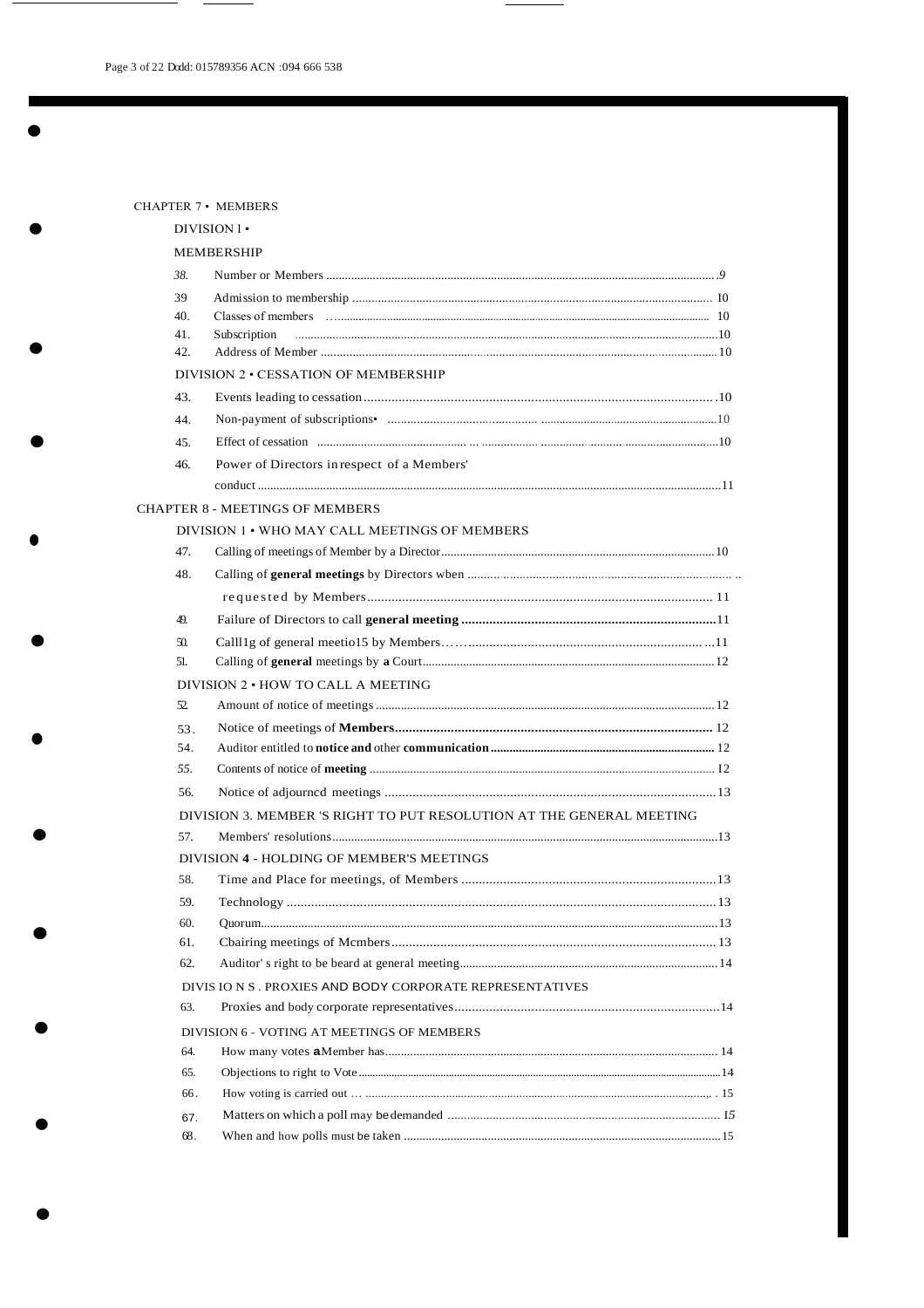|     | DIVISION 7-AGMS |                                                    |  |  |  |
|-----|-----------------|----------------------------------------------------|--|--|--|
|     | 69.             |                                                    |  |  |  |
|     | 70.             |                                                    |  |  |  |
|     | 71.             |                                                    |  |  |  |
|     | 72.             |                                                    |  |  |  |
|     | 73.             |                                                    |  |  |  |
|     | 74.             |                                                    |  |  |  |
|     |                 | CHAPTER 9 - DIRECTORS' AND <b>MEMBERS'</b> MINUTES |  |  |  |
| 75  | <b>Minutes</b>  |                                                    |  |  |  |
| 76  |                 |                                                    |  |  |  |
|     |                 | <b>CHAPTER 10- WINDING UP</b>                      |  |  |  |
| 77. |                 |                                                    |  |  |  |
| 78. |                 |                                                    |  |  |  |
|     |                 | <b>CHAPTER II - INDEMNITY</b>                      |  |  |  |
| 79. |                 | Indemnity                                          |  |  |  |
| 80. |                 |                                                    |  |  |  |
| 81. |                 |                                                    |  |  |  |
| 82. |                 |                                                    |  |  |  |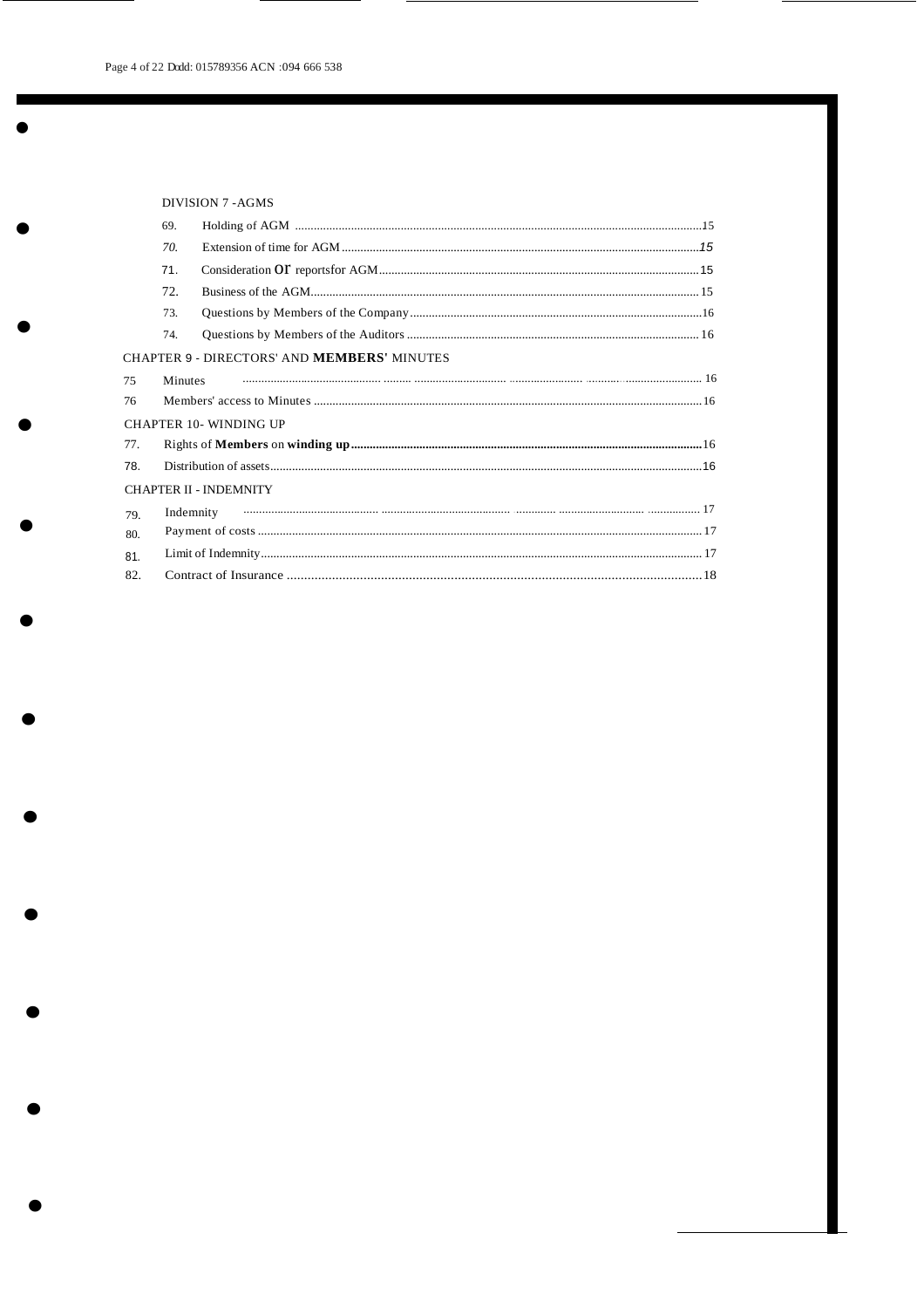—<br>●<br>●

•

•

•

•

•

•

# **CORPORATIONS LAW A PUBLIC COMPANY LIMITED BY GUARANTEE AND NOT HAVING SHARE CAPITAL**

### **CONSTITUTION**

# **-of-**

# **BICYCLE INDUSTRIES AUSTRALIA LTD. ACN 094 666 538**

#### **CHAPTER** I - **INTERPRETATION**

#### **I. How to read this Constitution**

This Constitution contains clauses setting out the manner in which the Members of the Company have agreed to conduct the internal administration of the Company.

There are two types of clauses in the Constitution being -

- (I) clauses that are called 'Replaceable Rules' which are repeated from the stated sections of the *Corporations Law but* are agreed to be read *as subject to* any amendments to the relevant section in the *Corporations Law* from time to time; and
- (2) all other clauses that arc to apply unless amended by the Members.

Replaceable Rules apply to the Company to the extent that they are not displaced or modified by provisions in this Constitution.

For convenience and consistency, in some instances the exact wording of a Replaceable Rule in this Constitution may differ to the Law.

### 2 **Definitions**

•

•

•

•

•

( l) In this Constitution, unless the context otherwise requires, -

" **AGM"** means an annual general meeting of the Company held in accordance with section 250N of the Law;

**"ASIC"** means the Australian Securities and Investments Commission;

**"Auditor"** means the auditor for the time being of the Company;

**"Constitution"** means this Constitution and any supplementary, substituted or amended Constitution for the time being in force;

**"Chair"** means the person appointed to be the Chair of meetings of Directors or the Chau of meetings of Members {as applicable);

**"Director"** means any person formally and lawfully appointed as a director of the Company, mcluding an alternate Director and a person duly appointed and for the time being acting as an attorney for a Director; **"Directors"** means all or any number of the Directors for the time being;

**"Guarantee"** means the maximum amount each Member agrees to pay to the Company in accordance with clause 6;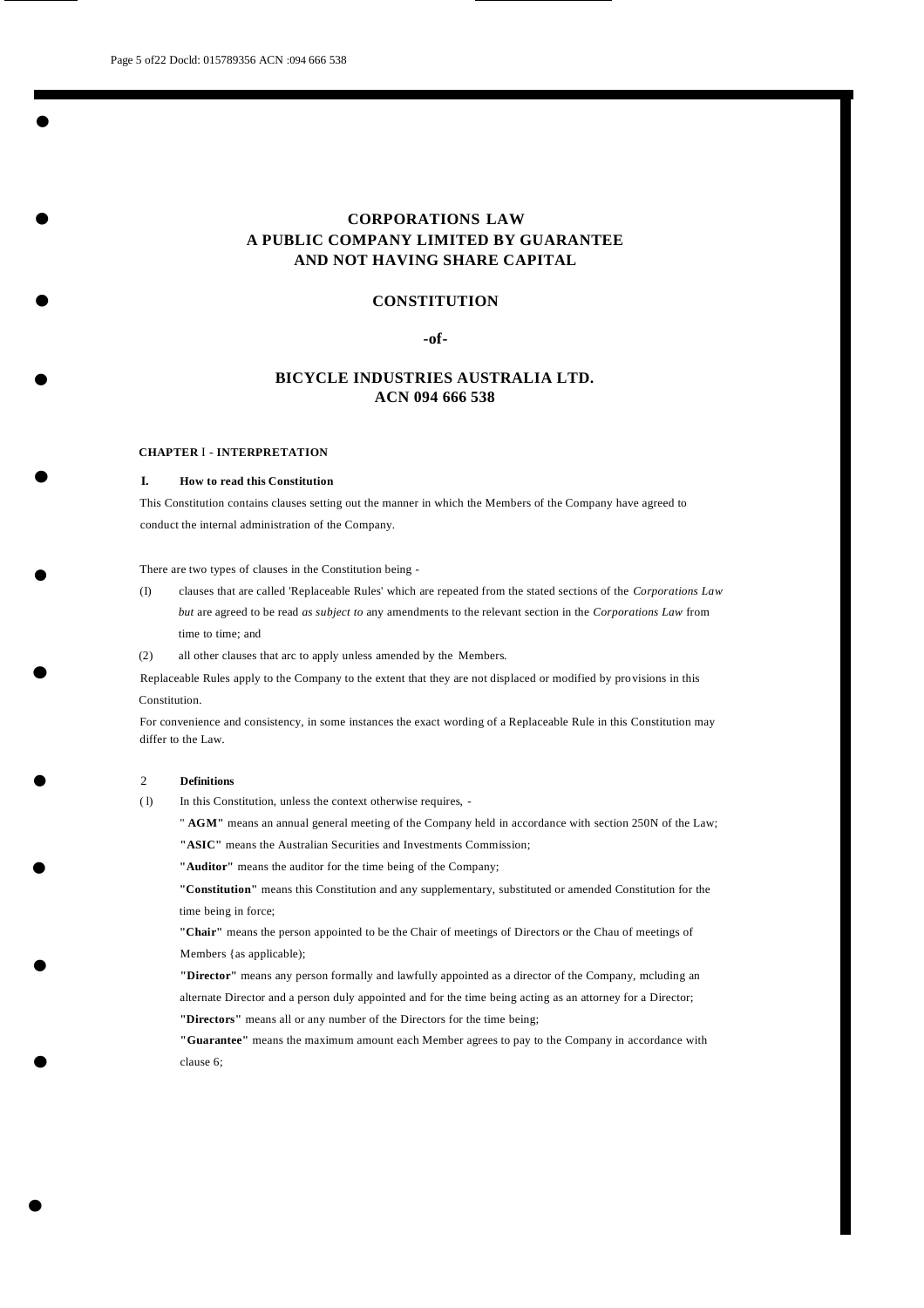•<br>•

•

•

•

**"Law"** meansthe*Corporations Law*or any statutory modification, amendment or re-enactment in force and any reference to any section, part or division is to that provision as so modified, amended or re-enacted;

**"Member"** means a person admitted as a Member under clause 39;

**"Officer"** means an officer of the Company within the meaning of section 241 of the Law;

**"Register of Members"** means the Register of Members to be kept pursuant to section 169 of the Law;

**"Replaceable Rule"** has the same meaning as in part 28.4 of chapter 2B of the Law;

**"Secretary"** includes the assistant or acting Secretary or any substitute for the time being for the Secretary; and

**"Subscription"** means the amount payable by a Member under clause 41.

- (2) Words importing
	- (a) persons include companies and corporations and vice versa;
	- (b) the masculine gender include the feminine gender and vice versa; and
	- (c) the singular number include the plural number and vice versa.
- (3) Division 8 of Part 1.2 (other than sections 109S, 109X, 109Y, 109ZB(8)(b) and 109ZE(b)) of the Law applies in relation to this Constitution, so far as II is capable of application and with such changes as are necessary, as 1fthe prov1s1ons of this Constitution were provisions of the Law.
- (4) Division 10 of Part 1.2 of the Law applies in relation to this Constitution as if the Constitution were an instrument made under the Law as in force on the date on which this Constitution becomes binding on the Company.
- (5) An expression used in this Constitution that has a particular meaning in any Part or Division of the Law has the same meaning as m the Part or Division.

#### 3. **Amendment to Constitution**

No addition, alteration or amendment shall be made to or in this Constitution unless previously submitted (as appropriate) to the -

- (I) Australian Taxation Office; and/or
- (2) ASIC,

•

•

•

•

•

•

•

•

and the Australian Taxation Office and/or ASIC (as appropriate) has provided written advice that the proposed addition, alteration or amendment is approved.

# **CHAPTER 2** - **NATURE OF THE COMPANY**

#### **4. Public, Company limited by Guarantee**

The Company is a public company limited by guarantee.

#### **5. Limitation of Company**

- (I) The Company must have at least one Member.
- (2) The Company must not be carried on for the purpose of **the** profit or gain of any Member.
- (3) The Company does not have the power to
	- (a) issue shares of any kind; or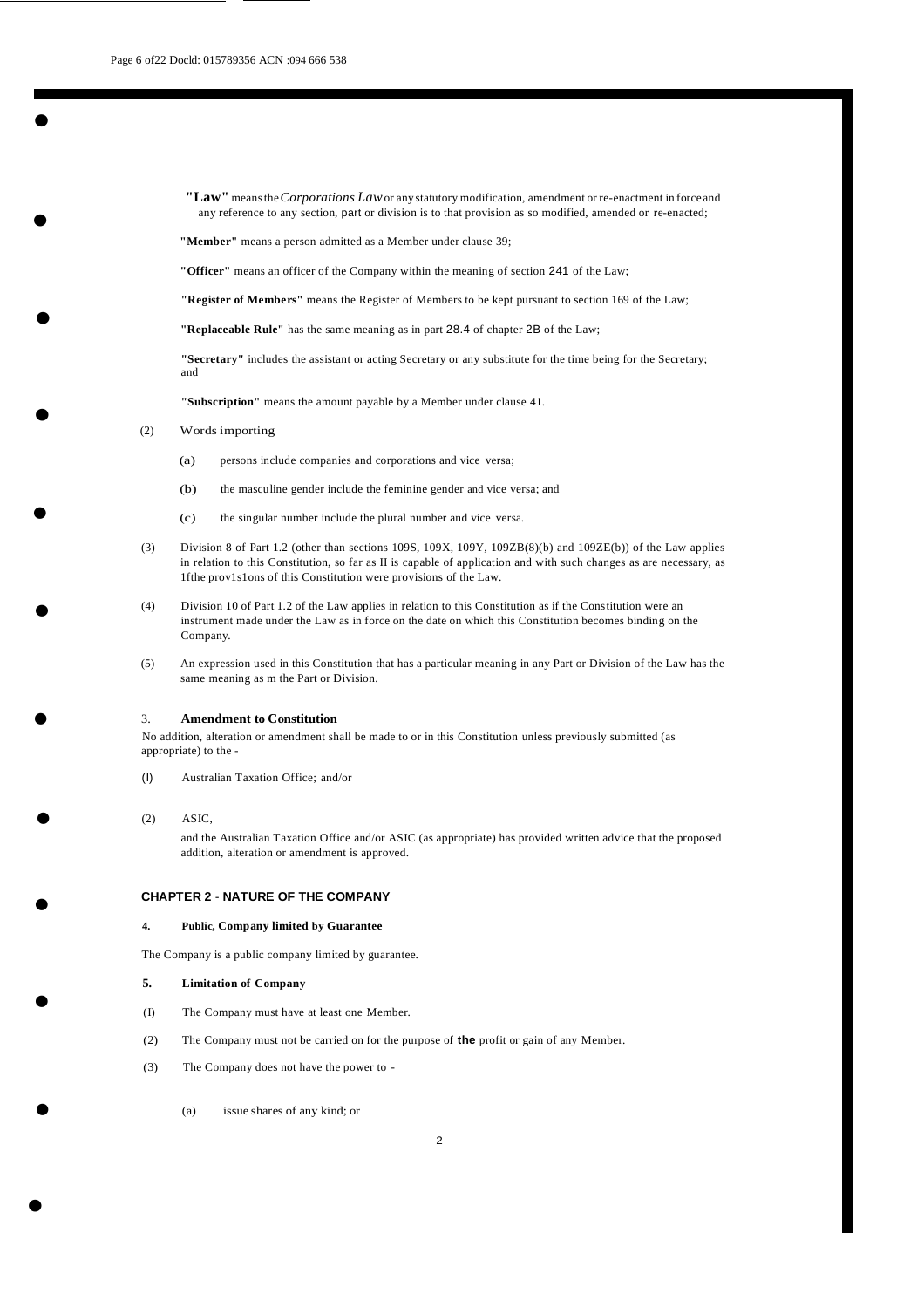- (b) apply, pay or transfer, whether directly or indirectly, any portion of the income and property of the Company for the benefit of, or to a, Member, other than as provided in clauses 21 and 22.
- 6. Guarantee of Members

t

•

•

•

•

Each Member undertakes to contribute a maximum of\$ I 0 .00 to the Company for payment of-

- (1) the debts and liabilities of the Company;
- (2) the costs, charges and expenses of any winding up; and
- (3) the adjustment of the rights of Members among themselves,

in the event that the Company is wound up

- (4) while the Member is a member; or
- (5) within one year after the Member ceases to be a Member .
- 7. Objects of the Company

The objects for which the Company is established are -

- (a) to promote the use of bicycles as a form of transport, recreation and sport through the management and delivery of the Cycling Promotion Fund;
- (b) to undertake research and data collection relating to bicycle usage trends and opportunities bicycle sales and bicycle riding participation;
- (c) to engage in advertising, promotional campaigns and public relations activities to support the growth of the cycling sector;
- (d) to undertake bicycle safety and education campaigns to reduce the risks of serious injury and deaths to all bicycle riders;
- (e) to promote training and skills development for the bicycle sector;
- (f) to promote sound and ethical trading practices across the bicycle sector;
- (g) to provide opportunities which encourage informal meetings for participants in the bicycle sector, and related associations, industry's and other interested parties;
- (h) to do all other lawful things incidental or conducive to the attainment of the objects of the Company or any of them.
- 8. Scope of powers of the Company
- (I) The Company hasthe following powers
	- **(a)** to obtain the approval and consent of all relevant authorities necessary, incidental or conducive to the exercise of any of the objects of the Company;
	- **(b)** to adopt such rules, regulations or by-laws as are necessary prescribing the administration, operation and exercise of any of the activities of the Company,
	- **(c)** to establish h close communications with other companies and groups including government bodies and authorities, which may have related interests to the Company;
	- **(d)** to raise fundsfor the purpose of the company and to accept financial and other aids, grants, donations and requests from whatever source;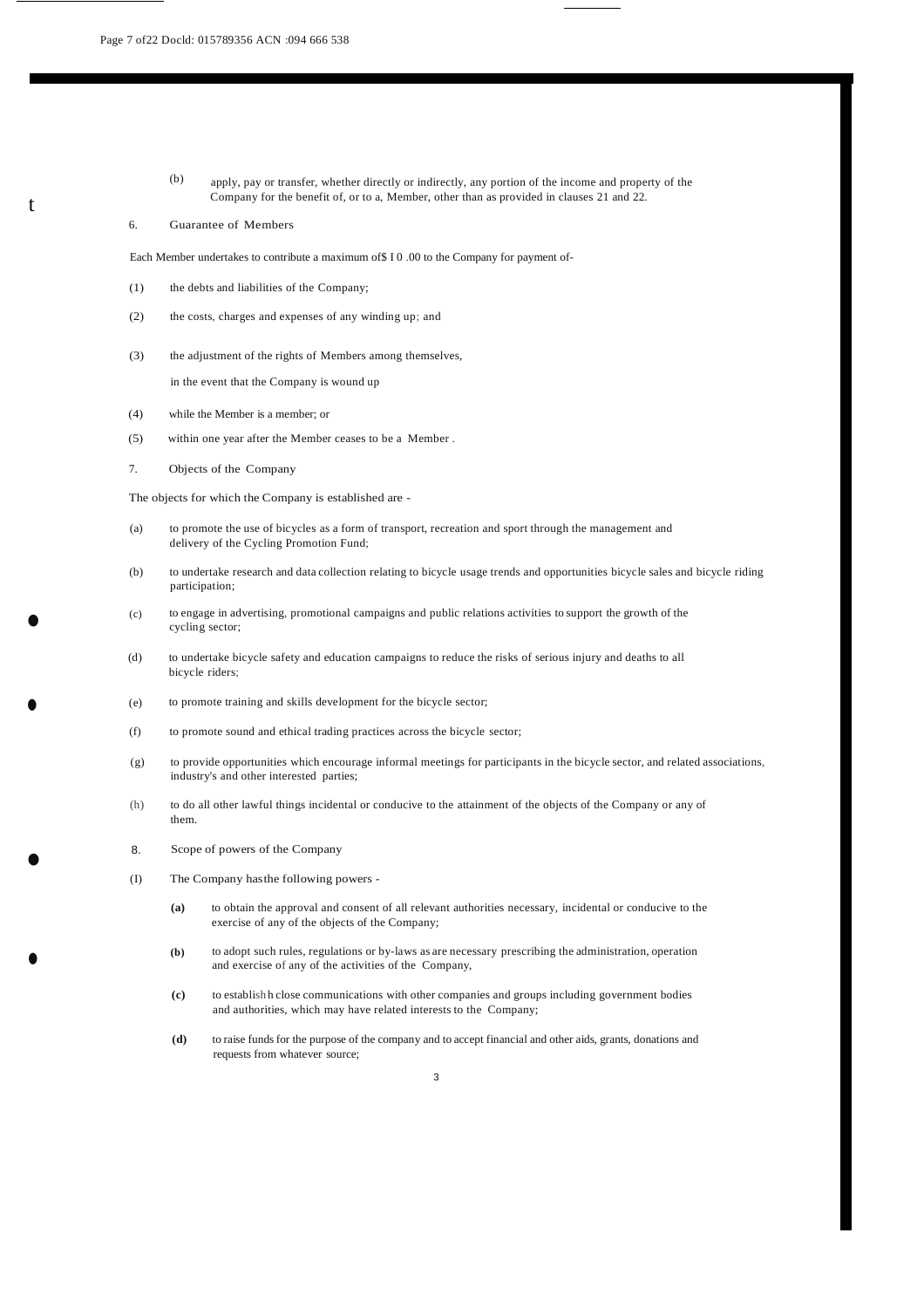$(a)$ 

•

•

•

•

•

•

•

•

•

•

•

(e)  $(f)$ to subscribe to become a member of and co-operate with or amalgamate with any association or organization (whether incorporated or not) whose objects are similar to those of the Company provided that the Company shall not subscribe to or support with its funds or amalgamate with any association or organisation that does not prohibit the distribution of its income and property amongst its members to an extent at least as great as that imposed on the Company under or by virtue of clause  $5(3)(b)$ ;

lo purchase, take on, lease, hire or otherwise acquire any land, buildings, easements or property (real and personal) and any rights or privileges which may be required for the purposes and capable of being conventionally used m connection with any of the objects of the Company provided that in the event that the Company shall take or hold any property which may be subject to any trusts, the Company shall only deal with the same in such manner as is permitted by law having regard to such trusts;

to enter into any arrangements with any government or authority, supreme, municipal, local or otherwise, that may seem conducive to the objects of the Company or any of them and to obtain from such government or authority any rights, privileges and concessions which the Company may consider desirable 10 obtain and to carry out, exercise and comply with any such arrangements, rights, privileges and concessions;

- (h) to appoint, employ, remove or suspend any managers, clerks, secretaries, servants, workers or other persons as may be necessary or desirable for the purposes of the Company;
- (i) 10 establish and support or aid in the establishment and support of associations, institutions, funds, trusts and conveniences calculated to benefit employees or past employees of the Company of the dependents of any such employees, to grant pensions and allowances and to make payments towards insurance and superannuation and to subscribe or guarantee money for charitable or benevolent objects or for any public, general or usefulobjects;
- (j) to construct, improve, maintain, develop, work, manage, carry out, alter or control any property, grounds and works of conveniences which may be deemed to directly or indirectly advance the interests and objects of the Company and to contribute, subsidise or otherwise assist or take part m the construction, improvement, maintenance, development, working, management, carrying out, alteration or control thereof;
- (k) to invest and deal with money of the Company not immediately required in such manner as the Directors think fit or as may be permitted by law for the investment of trust funds;
- (I) to borrow or raise or secure the payment of money in such a manner as the Directors think fit, secure the same or the repayment or performance of any debt, liability, contract, guarantee or other engagement incurred or to be entered into by the Company in any manner and in particular by the issue of debentures (perpetual or otherwise), charges upon all or any of the property of the Company (both present and future) and to purchase, redeem or payout such security;
- (m) to make, draw, accept, endorse, discount, execute and issue promissory notes, bills of exchange, bills of lading and other negotiable and transferable instruments;
- (n) to sell, improve, manage, develop, exchange, lease, dispose of, turn to account or otherwise deal with any or all of the property and rights of the Company;
- (o) to take or hold mortgages, liens and charges to secure payment of the purchase price or any unpaid balance of the purchase price of any part of the property of the Company of whatsoever kind sold by the Company or any money due and payable to the Company from such purchases;
- (p) to take any gift or property whether subject to any special trust or not for any one or more objects of the Company;
- $\bullet$  (q) to purchase or otherwise acquire and undertake all or any part of the property, assets, habitats and engagements of any one or more of the companies, institutions, societies and associations with which the Company is authorised 10 amalgamate;
	- (r) to transfer all or any part of a property, assets, liabilities and engagements of the Company to any one or more of the companies, institutions, societies or associations with which the Company is authorised to amalgamate; and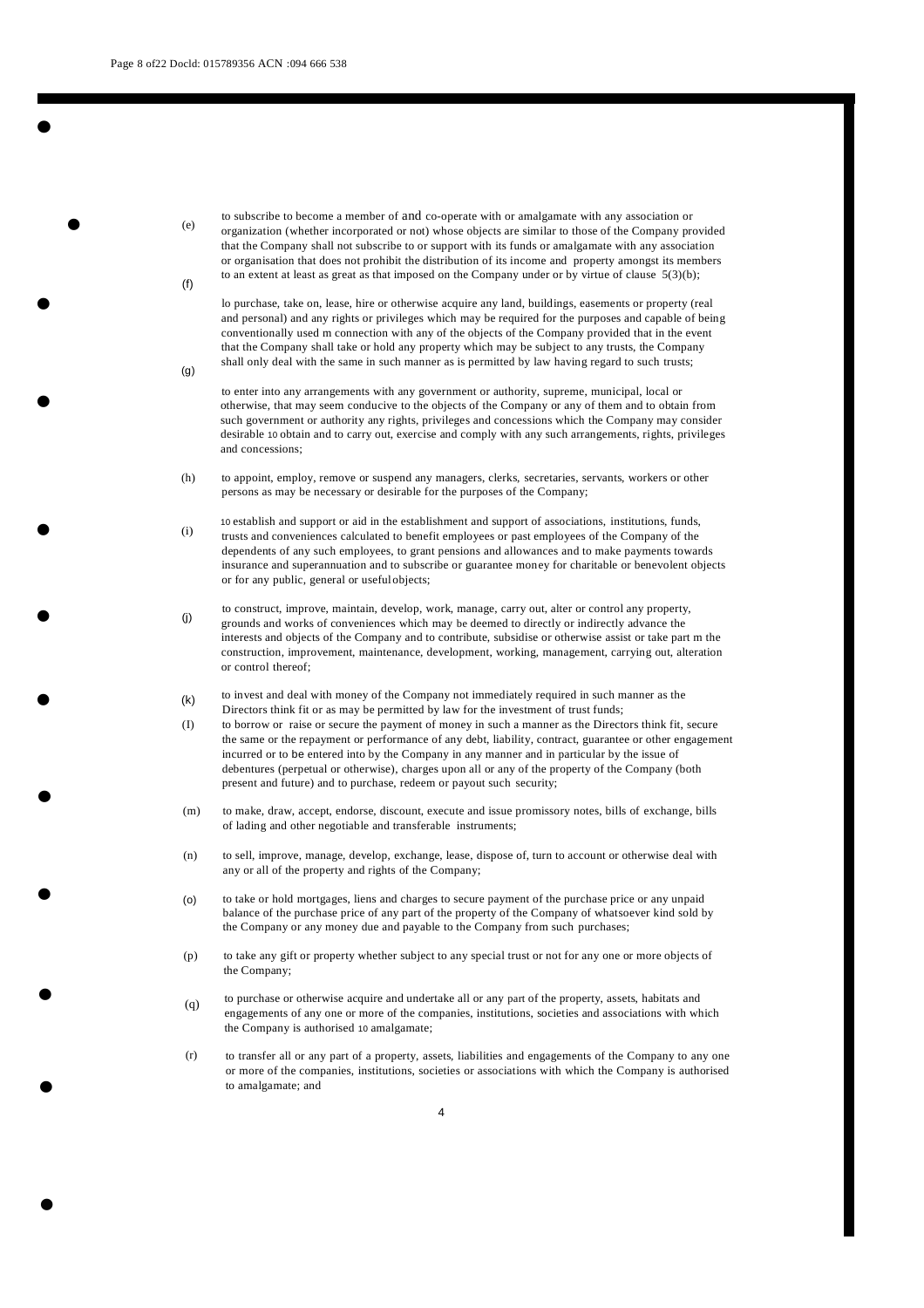(s) to make donations for patriotic or charitable purposes,

provided that the Company shall not support with its funds any activity or endeavour to impose on or procure to be observed by its members or any regulations or restrictions which, 1f an object of the Company, would make it a trade union within the meaning of the *Workplace Relations Act /996.*

The powers set forth in section 124 of the Law shall not apply to the Company except insofar as they are included in this clause 8.

(2)

•<br>•

•

•

•

•

•

•

•

•

•

•

#### **CHAPTER** 3 - **DIRECTORS**

#### **9. Qualification of Directors**

#### A Director need not **be** a **Member.**

#### I0. **Number of Directors**

The Company must have **at** least three and not more than IO Directors, unless the Company in general meeting otherwise determines.

# **11. Company may appoint** • **Director**

*[Replaceable Rule 224C]*

The Company may appoint a person as a Director by resolution passed in general meeting.

#### <span id="page-9-0"></span>**12. Directors may appoint other Directors** *[Replaceable Rule 224D}*

- (I) The Directors may appoint a person as a Director.
- (2) A person may be appointed as a Director in order to make up a quorum for a Directors' meeting even if the total number of Directors otherwise present is not enough to make up that quorum.
- (3) If a person is appointed under this clause as a Director, the Company must confirm the appointment by resolution at the Company's next AGM.
- (4) If the appointment is not confirmed, the person ceases to be a Director at the end of the AGM.
- (5) Two (2) Directors should stand down each year.

#### 13. **Non-eligibility of Auditor**

The Auditor is ineligible to be elected or appointed as a Director or alternate Director.

#### **14. Period of appointment ofDirectors**

Each Director shall hold office until they die, vacate the office in accordance with clause 20, are removed in accordance with clause 19 or the term for which they are appointed or elected expires.

### **15. Alternate Directors**

*[Replaceable Rule 225A}*

With the other Directors' approval, a Director may appoint an alternate to exercise some or all of the Director's powers for a specified period.

(I)

•

- (2) If the appointing Director requests the Company to give the alternate notice of Directors' meetings, the Company must do so.
- (3) When an alternate exercises the Director's powers, the exercise of the powers is just as effective as if the

powers were exercised by the Director.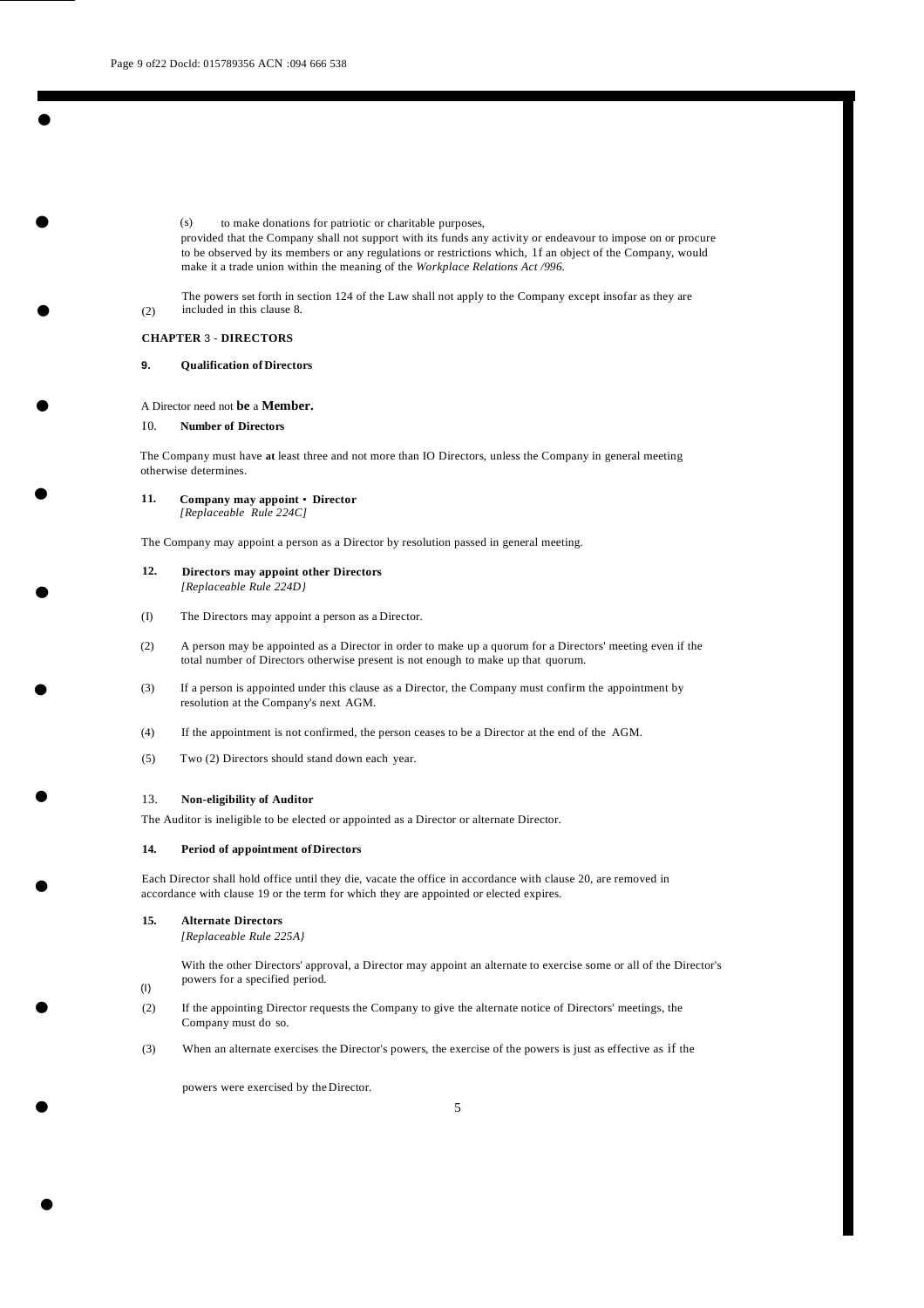•

•

•

•

<span id="page-10-0"></span>•

- (4) The appointing Director may terminate the altemate appointment at any time.
- (5) An appointment or its termination must **be** in writing and copies must be given to•
	- (a) the Company; and
	- (b) the ASIC.

#### **16** . **Attorneys of Directors**

- (I) Subject to the Law, any Director may appoint an attorney under power who need not be a Member to do specific acts or execute specific documents on behalf of the Director.
- (2) Every power of attorney authorizing an attorney to act for a Director shall be deposited at the office of the Company together with such evidence of due execution as the Directors may require not less than one day before the attorney becomes entitled to act under it.
- (3) Every duly appointed attorney shall cease to be capable of acting if and when the Director who appointed the attorney vacates office as a Director or revokes the appointment.
- (4) Every duly appointed attorney so long as that appointment continues, shall be entitled to exercise all the powers and discretions of the Director who appointed them.

#### **17** . Other **offices held** by **Directors**

A Director may hold any other office or position of profit in the Company together with the Directorship at a remuneration and on such conditions as may be agreed in accordance with clauses 21 or 22.

#### 18. **Director may resign**

*[Replaceable Rule 227A)*

A Director may resign as a Director of the Company by giving written notice of resignation to the Company at its registered office.

#### 19 . **Removal of Directors**

- ( I ) The Company may, by resolution, remove a Director before the end of the Director's period of office in accordance with section 227 of the Law.
- (2) A Director shall not be removed by, or required to vacate their office because of, any resolution, request or notice of the Directors or any of them.

#### 20. **Vacation of office of Director**

•

<span id="page-10-1"></span>•

•

•

•

- (I) A Director must vacate office if the Director·
	- (a) ceases to be a Director or becomes prohibited from being a Director by virtue of section 224 of the Law;
	- (b) resigns their office by written notice to the Company;
	- $(c)$ for more than three months is absent without permission of the other Directors from meetings of the Directors held during that period;
	- (d) is directly or indirectly interested in any contract or proposed contract with the Company and fails to declare the nature of the Director's interest in the manner required by clause 28; or
	- (e) is removed from the office of Director by a resolution of the Company m accordance with clause 19.
- (2) Subject 10 clause 20( I), where there are only three Directors, the Director shall not vacate their office voluntarily unless they have appointed, prior *to* their vacation, another person to be a Director.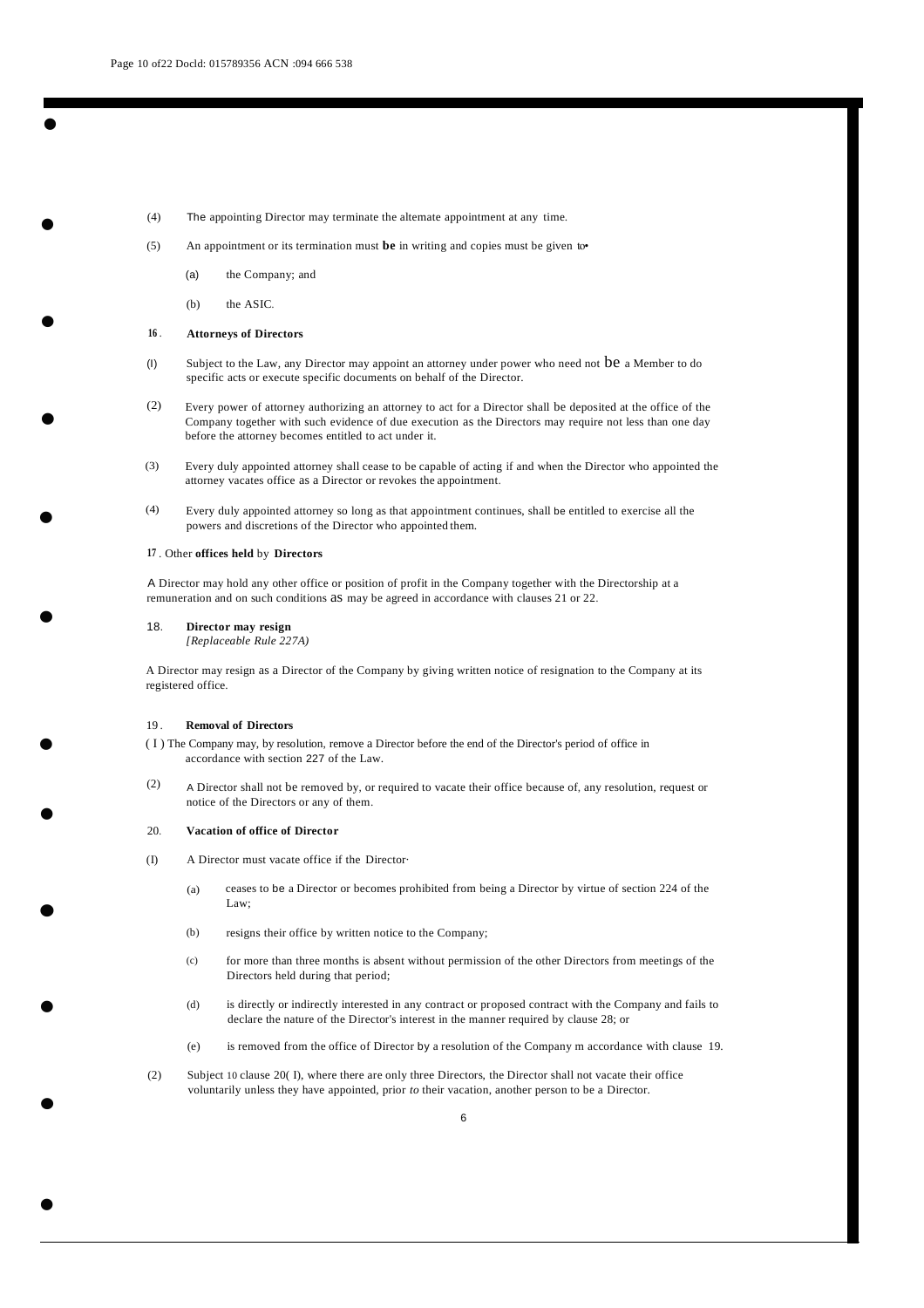•

•

<span id="page-11-0"></span>•

•

<span id="page-11-1"></span>•

•

<span id="page-11-2"></span>•

•

#### **21. Remuneration of Directors** *[Replaceable Rule 236.A.j*

- (I) The Directors are to be paid the remuneration that the Company determines by resolution in general meeting.
- (2) The Company may pay a Director's travelling and other expenses that the Director properly incurs
	- (a) in attending Directors' meetings or any meetings of committees of the Directors;
	- (b) in attending any general meeting of the Company; and
	- (c) in connection with the Company's business.

(3) Any amount payable to a Director under this clause must be in accordance with the requirements of Chapter 2E of the Law.

#### **22. Remuneration of Directors for extra services**

(l) If the Company requests a Director to perform services in addition to those required by the Law, the Company may remunerate the Director in any manner the Company thinks fit.

(2) Any remuneration paid as contemplated by clause 22(1) is in add1t1on to remuneration paid under clause 21.

# **CHAPTER** 4 - **MANAGEMENT OF BUSlNESS BY DIRECTORS**

#### **23. Powers of Directors**

*[Replaceable Rule 226.A.]*

- (l} The business of the Company is to be managed by or under the direction of the Directors.
- (2) The Directors *may* exercise all of the powers of the Company except any powers that the Law or this Constitution requires the Company to exercise in general meeting.

#### **Negotiable Instruments**

- 24. *[Replaceable Rule 2268]*
- (I) Any two Directors may sign, draw, accept, endorse or otherwise execute a negotiable instrument.
- (2) The Directors may determine that **a.** negotiable instrument may be signed, drawn, accepted, endorsed or otherwise executed in a different way.

# **25. Managing Director**

*[Replaceable Rule 226C]*

- (I) The Directors may appoint one or more of themselves to the office of managing Director of the Company for a period and on the terms (including as to remuneration) as the Directors see fit.
- (2) A person ceases to be managing Director if they cease to be a Director.
- (3) The Directors may confer on a managing Director any of the powers that the Directors can exercise.
- (4) The Directors may revoke or vary
	- (a) the appointment of the managing Director; or
	- (b) any of the powers conferred on the managing Director.

# 26. **Delegation** to committees

•

•

•

*[Rep/aceable Rule 226D]*

(I) The Directors may delegate any of their powers to a committee of Directors and such other persons as the Directors nominate who do not have to be Members.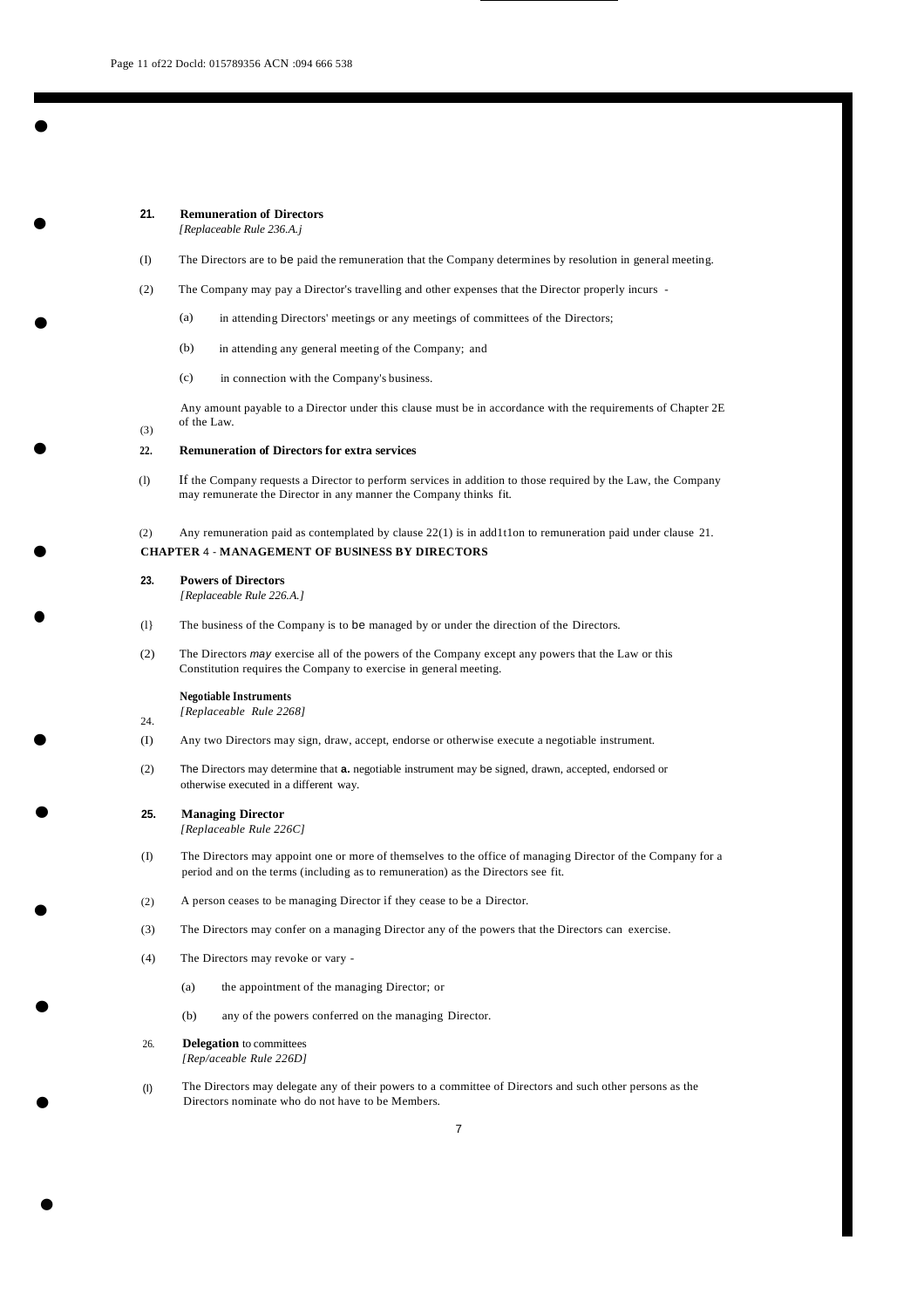—<br>●<br>●

•

•

•

- (2) A committee must exercise the powers delegated to it in accordance with any directions of the Directors.
- (3) The effect of the committee so exercising **a** power is the same as if the Directors exercised it.

#### **27. Appointment of attorney for Company**

The Directors may, by power of attorney, appoint any company, firm, person or body of persons to **be** the attorney of the Company for •

- (I) any period; and
- (2) for the purposes and with the powers, authorities and discretions vested in or exercisable by the Directors under this Constitution.

#### **28. Voting by interested Director**

- (I) Subject to section 232A of the Law and to clause 28(2), a Director who has a material personal interest in a matter that is being considered at a meeting of Directors-
	- (a) must not vote on the matter (or on a proposed resolution under clause  $28(2)(b)$  in relation to the matter, whether in relation to that or a different Director); and
	- (b) must not be present while the mailer (or proposed resolution of that kind) is being considered at the meeting.
- (2) SubJect to clause 29, clause 28(I) docs not apply
	- (a) to an interest that the Director has
		- (i) as a Member; and
		- (ii) in common with the other Members; or
	- $(h)$ if the Directors have at any time passed a resolution that -
		- (i) specifics the Director, the interest and the matter; and
		- (ii) states that the Director voting for the resolution are satisfied that the interest should not disqualify the Director from considering or voting on the mailer.
- (3) A resolution passed by Directors in accordance with clause 28(2)(b) that a Director is a member of any specified firm or company or is the sole proprietor of a particular business and is to be regarded as interested in all transactions with that firm, company or business, is sufficient resolution under clause 28(2)(b) as regards that Director and the transactions .

#### **29. Accounting for profit**

No Director shall be liable to account to the Company for any profit arising from any office or place of profit or realised from any contract or am1ngemcnt by reason only of the Director holding that office or of the fiduciary relations so established, but the nature of their interest must be approved by a resolution of Directors in accordance with clause 28(2)(b).

### <span id="page-12-0"></span>**CHAPTERS. DIRECTORS' MEETINGS**

**30.** . **Circulating resolutions**

*{Replaceable Rufe U8A}*

(I) The Directors may pass a resolution without a Directors' meeting being held if all of the Directors entitled to vote on the resolution sign a document containing a statement that they are in favour of the resolution set out in

the document.

•

•

•

•

•

•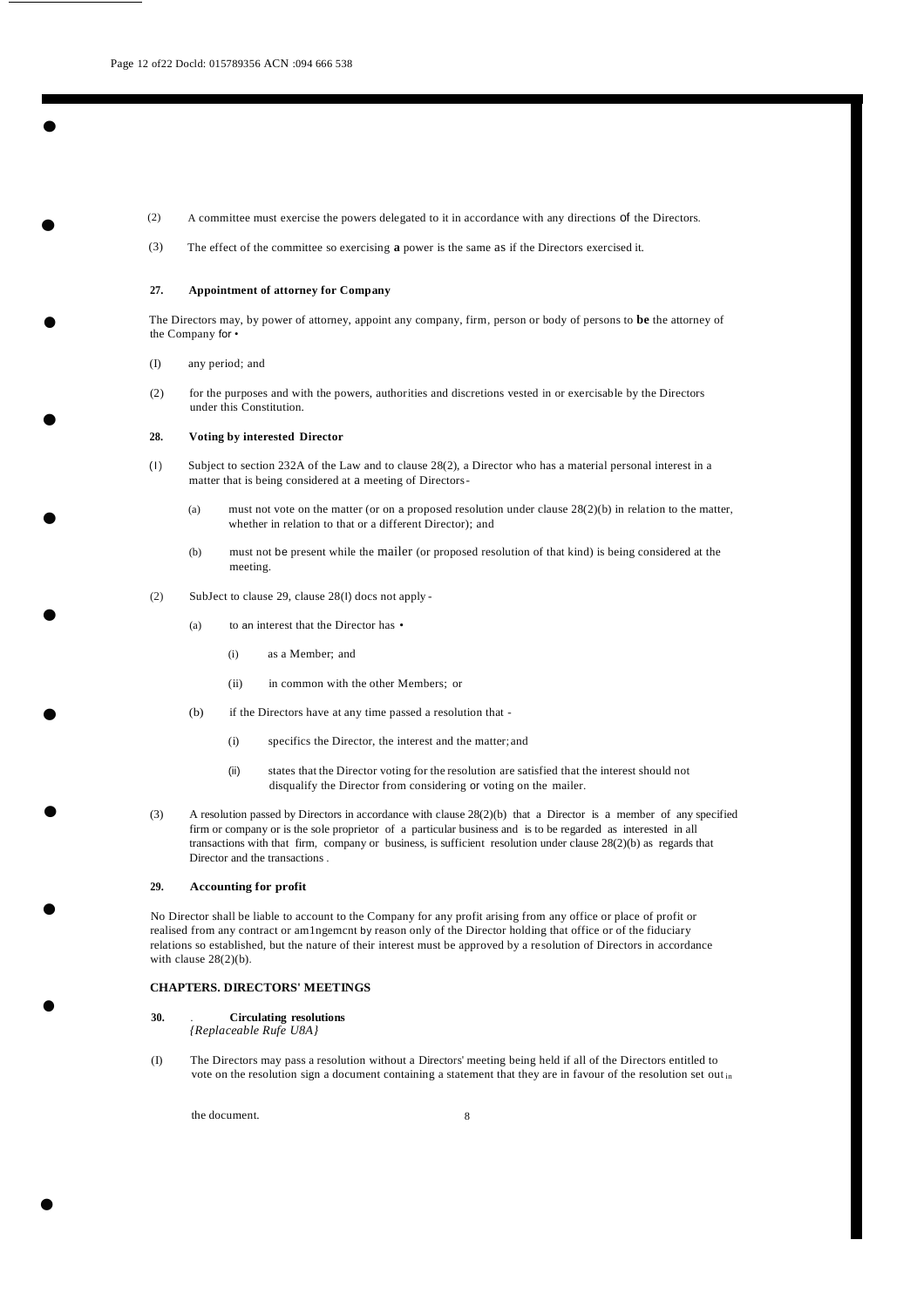•

•

•

•

•

•

•

•

•

- (2) Separate copies of a document may be used forsigning by Directors 1f the wording of the resolution and statement 1s identical in each copy.
- (3) The resolution is passed when the last Director signs.
- 3t. **Calling Directors' meetings** *[Replaceable Rule 248C}*

A Directors' meeting may be called by a Director **giving** reasonable notice individually to every other Director.

- 32. Use of **technology**
- (I) A Directors' meeting may be called or held using any technology consented to by the Directors.
- (2) Any consent may be a standing consent.
- (3) A Director may only withdraw their consent within a reasonable period before the meeting.
- 33. **Chairing Directors' meetings** *[Replaceable Rule U8EJ*
- (2) The Directors may elect a Director to chair their meetings
- (3) The Directors may determine the period for which the Director is to be the Chair.
- (4) The Directors must elect a Director present to chair a meeting, or part of it, if
	- (a) a Director has not already been elected to chair the meeting; or
	- (b) a previously elected Chair is not available or declines *to* act as Chair for the meeting or part of it.
- 34. Quorum at Directors' meetings *[Replaceable Rule 248FJ*

Unless the Directors determine otherwise, the quorum for a Directors' meeting 1s two Directors and the quorum must be present at all times during the meeting.

#### **35. Passing of Directors resolutions**

*[Replaceable Rule 148G]*

- (I) A resolution of the Directors must be passed by a majority of the votes cast by Directors entitled to vote on the resolution.
- (2) The Chair has no casting vote in addition to any vote they have in their capacity as a Director.

### <span id="page-13-0"></span>**CHAPTER6-SECRETARY**

#### 36 **Appointment**

The Directors must appoint a Secretary in accordance with the Law.

37. **Terms and conditions office** *[Replaceable Rule :U0(4)}*

A Secretary holds office on **the** terms and conditions (including as to remuneration) that the Directors determine.

#### **CHAPTER** 7 • **MEMBERS**

#### **DIVISION l** - **MEMBERSHIP**

38. **Number of Members**

•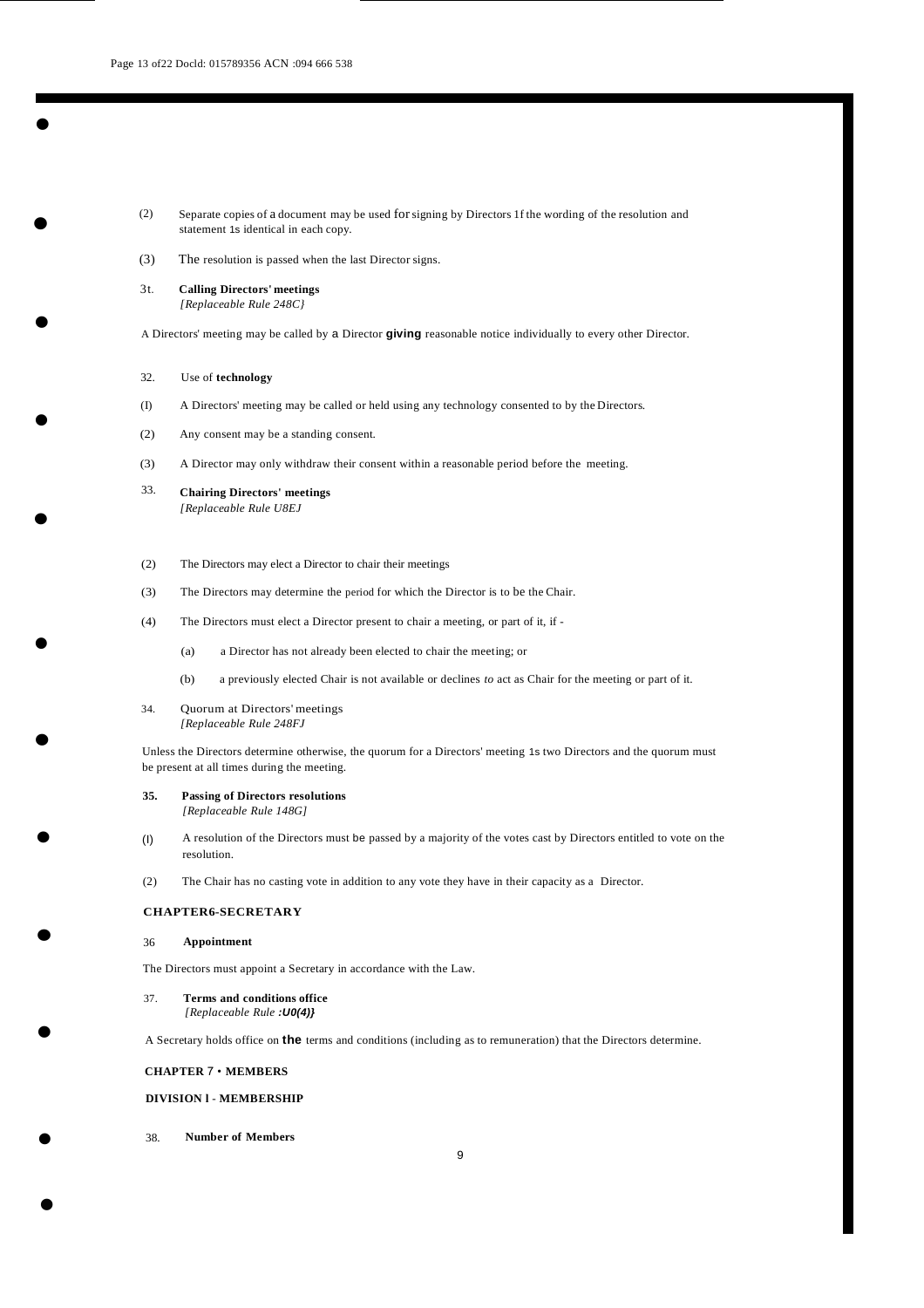•

•

•

•

•

•

•

•

•

•

- (I) There must **be** at least one Member.
- (2) The Directors may set a limit on the maximum number of Members.

#### **39. Admission to membership**

The Directors may admit any person as a Member on the terms and conditions they prescribe from time to time.

(2) Each Member shall sign an undertaking to be bound by the Constitution.

#### **40. Classes** of **Members**

The Directors may -

(I)

- (I) establish different classes of Members; and
- (2) prescribe the qualifications, rights and privileges of persons to become a Member of a class.

#### **41. Subscription**

Each Member shall pay a minimum annual fee ofSI0.00, or such other fee as may be determined by the Directors, to the Company at a date nominated by the Directors.

#### **42. Address of Member**

Each Member shall provide to the Secretary details of an address in Australia where the Company can send notices

- (I)
- (2) If a Member fails to provide an address in accordance with clause  $42(1)$ , the address of the Member is deemed to be the registered office of the Company.

#### **DIVISION 2** - **CESSATION OF MEMBERSHIP**

#### 43. **Events leading to cessation**

A Member ceases to be a Member if they-

- $(\rangle)$  die;
- (2) resign in writing;
- (3) become of unsound mind or become liable to be dealt with in any way under the law relating to mental health;
- (4) are convicted of an indictable offence; or
- (5) if they are a company, have a receiver or a receiver and manager appointed to *its* assets or some of *them* or passes a resolution or takes or has taken against it any action having the effect of its winding up.

#### **44. Non-payment of Subsription**

If any Subscription of a Member remains unpaid, the Member will be debarred from all privileges of membership provided that the Directors may, if they think fit, reinstate the Member on payment of all arrears.

#### **45. Effect or cessation**

A Member who ceases to be a Member continues to be liable for -

- (I) any Subscription and all arrears due and unpaid at the date of cessation;
- (2) all other moneys due by them to the Company; and
- (2) rhe Guarantee.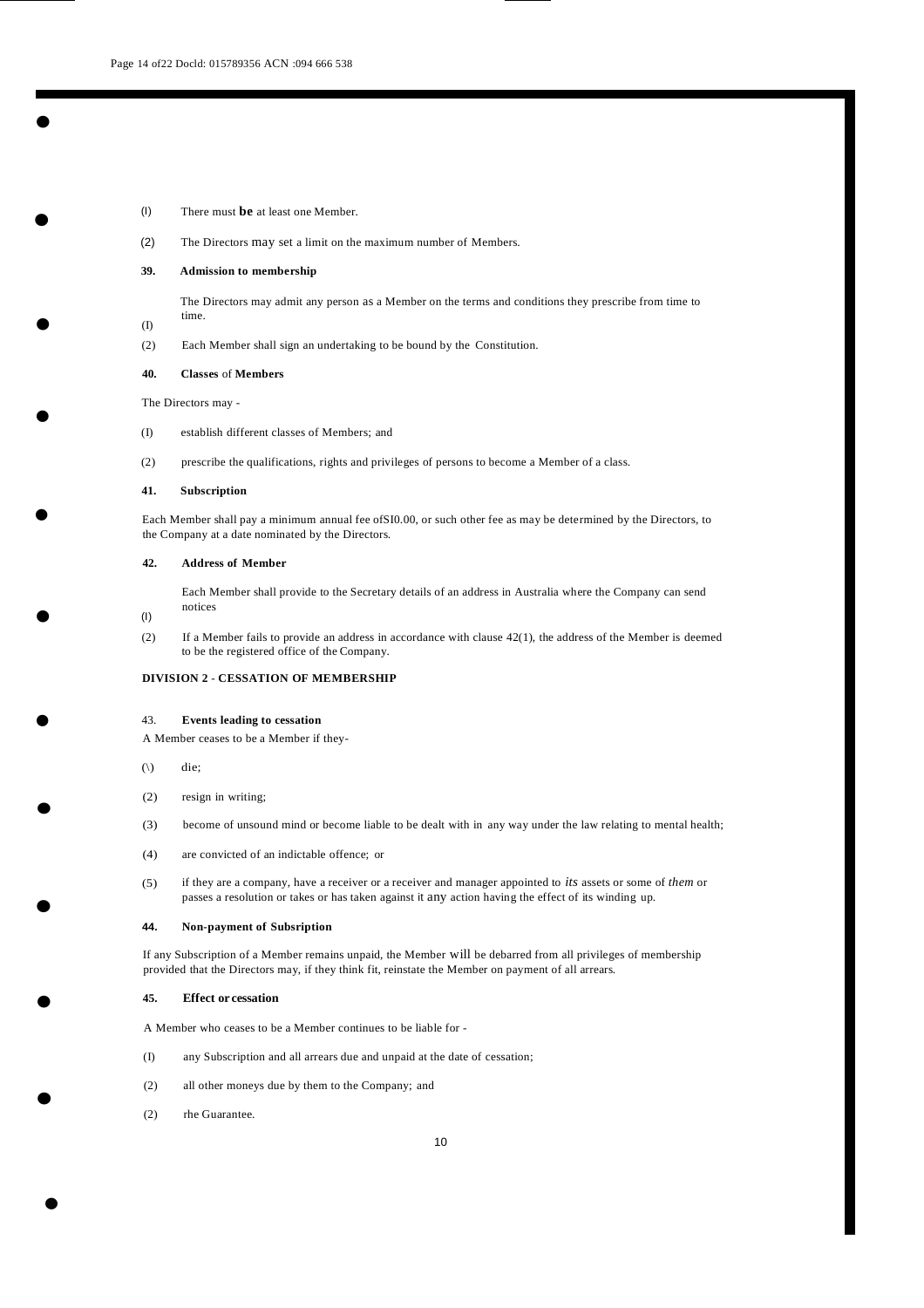**46.** . **Power of Directors la respect of• Member's conduct**

#### (I) If any Member-

(a) wilfully refuses or neglects to comply with the provisions of the Constitution; or

is guilty of any conduct which, in the opinion of the Directors, is unbecoming of a Member or prejudicial to the interests of the Company,

(b)

•

•

•

•

•

•

•

•

•

•

•

the Directors have the power to censure, fine, suspend or expel the Member from the Company.

- (2) At least one week before the meeting of the Directors at which a resolution under clause 46( I) is passed, the Company shall provide the Member with -
	- (a) notice of the meeting;
	- (b) the allegations against them;
	- (c) the intended resolution; and
	- (d) advice that the Member shall, at the meeting and before the passing of the resolution, have an opportunity to give, orally or in writing, any explanation of defence they may think fit.
- (3) Any Member referred lo in clause 46(1) may, by notice 1n writing lodged with the Secretary at least 24 hours before the time for holding the meeting at which the resolution is to be considered by the Directors, elect to have the question dealt with by *the* Company in general meeting.
- (4) If an election is made under clause  $46(3)$ ,
	- (a) a general meeting must be convened and the resolution considered; and
	- (b) if the resolution is passed by a majority of two-thirds of those present and voting (such vote to be taken by ballot), the Member concerned shall be dealt with accordingly.

# CHAPTER 8 - MEETINGS **OF MEMBERS** DIVISION 1 - WHO MAY CALL MEETINGS OF **MEMBERS**

#### 41. **Calling or meetings of Members by a Director** *[Reploceoble Rule 249C}*

A Director may call a meeting of Members.

#### **48. Calling of general meetings by Directors when requested by Members**

The Directors must call and arrange to hold a general meeting m accordance with section 2490(1) of the Law, on the request of-

- (I) Members with at least *5%* of the votes that may be cast at a general meeting; or
- (2) at least 100 Members who are entitled to vote at the general meeting.

#### **49. Failure of Directors to call general meeting**

Members with more than 50% of the votes of all Member& who make a request under section 249D of the Law may call and arrange to hold a general meeting if the Directors do not do so within 21 days after the request is given to the Company in accordance with section 249E of the Law.

### **50. Calling of meetings by Members**

•

Members with *at* least *5%* of the votes that may be cast at a general meeting of the Company may call and arrange to hold a general meeting m accordance with section 249F of the Law.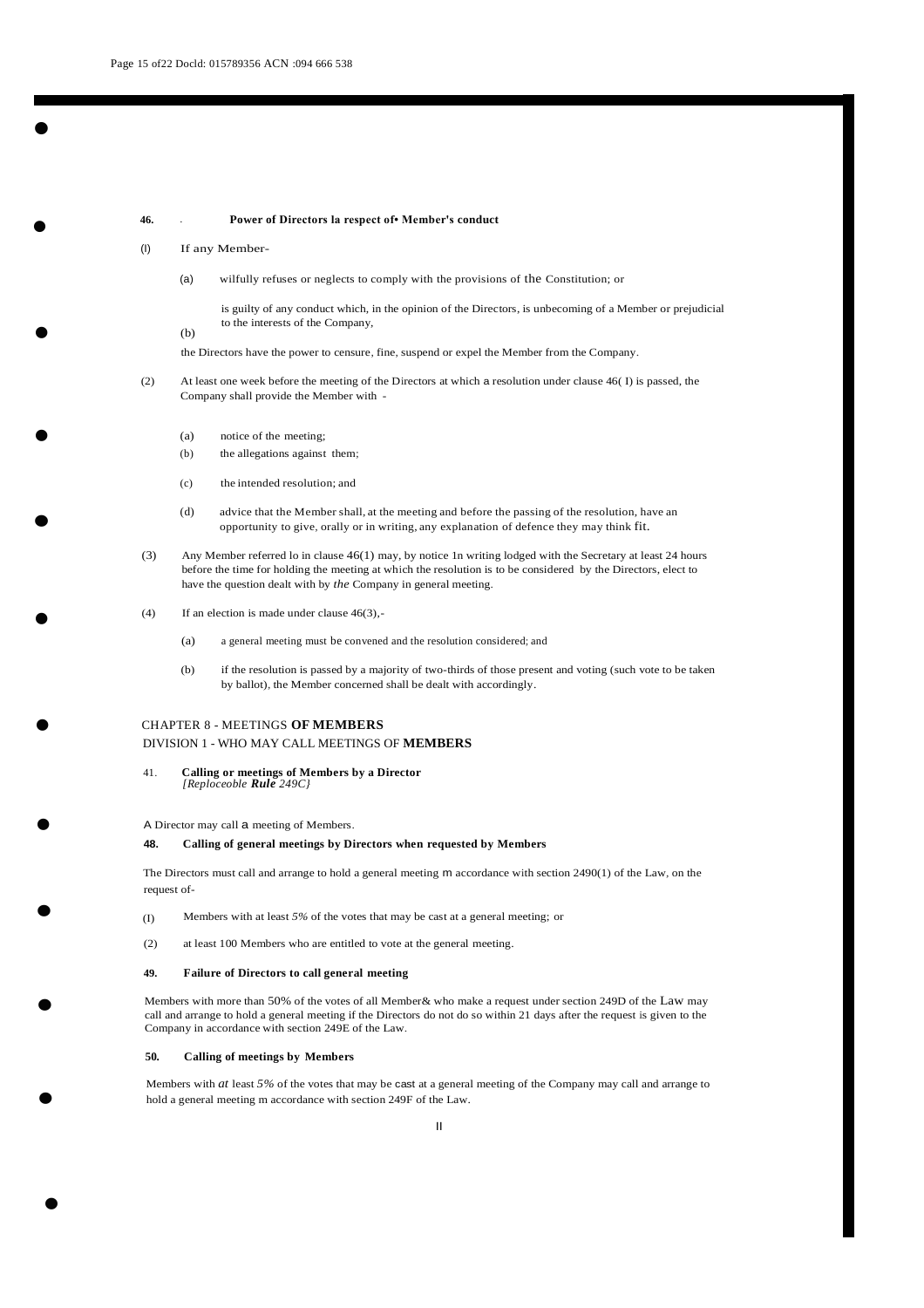•

•

•

•

•

•

•

•

### **51. Calling of Meetings by the Court**

The Court may order a meeting of Members to be called in accordance with section 249G of the Law if it 1s impracticable to call the meeting in any other way.

#### DIVISION 2 - HOW TO CALL MEETINGS OF **MEMBERS**

- **52.** Amount of notice of **meetings**
- ( l) Subject to the Law, at least 21 days notice must be given of a meeting of Members.
- (2) Subject to clause 52(3), the Company may call on shorter notice
	- (a) an AGM, if all of the Members entitled to attend and vote at the AGM agree beforehand; and
	- (b) any other general meeting, if Members with at least 95% of the votes that may be cast at the meeting agree beforehand.
- (3) At least 21 days notice must be given of a meeting of Members at which a resolution will be moved to
	- (a) remove a Director under clause 19;
	- (b) appoint a Director in place of a Director removed under clause 19;
	- (c) appoint or reappoint as a Director under sections 228(7) or 228(8) of the Law, a person who has attained the age of 72 years; or
	- (d) remove an Auditor.

#### **53. Notice** of **meetings of Members**

- (I) Written notice of the meeting of Members must be given individually to each Member entitled to vote at the meeting and to each Director.
- (2) *[Replaceable Rule 249J(2)}* Notice to Joint Members must be given to the joint Member first named in the register of Members.
- (3) The Company may give the notice of meeting to a Member
	- (a) personally;
	- (b) by sending it by post to the address of the Member in the register of Members or the alternative address (if any) nominated by the Member;
	- (c) by sending ii 10 the fax number or electronic address (1f any) nominated by the Member; or
	- (d) by any other means authorised by the Law.

# $\bullet$  (4) *[Replaceable Rule 2491(')]*

- (a) A notice of meeting sent by post is taken to be given three days after It is posted.
- (b) A notice of meeting sent by fax or other electronic means is taken to be given on the business day after II is sent.
- 54. Auditor entitled to notice and other communication

The Company must give its Auditor •

•

- (I) notice of general meeting in the same way that a Member is entitled lo receive notice; and
- (3) any other communication relating to the general meeting that a Member is entitled to receive.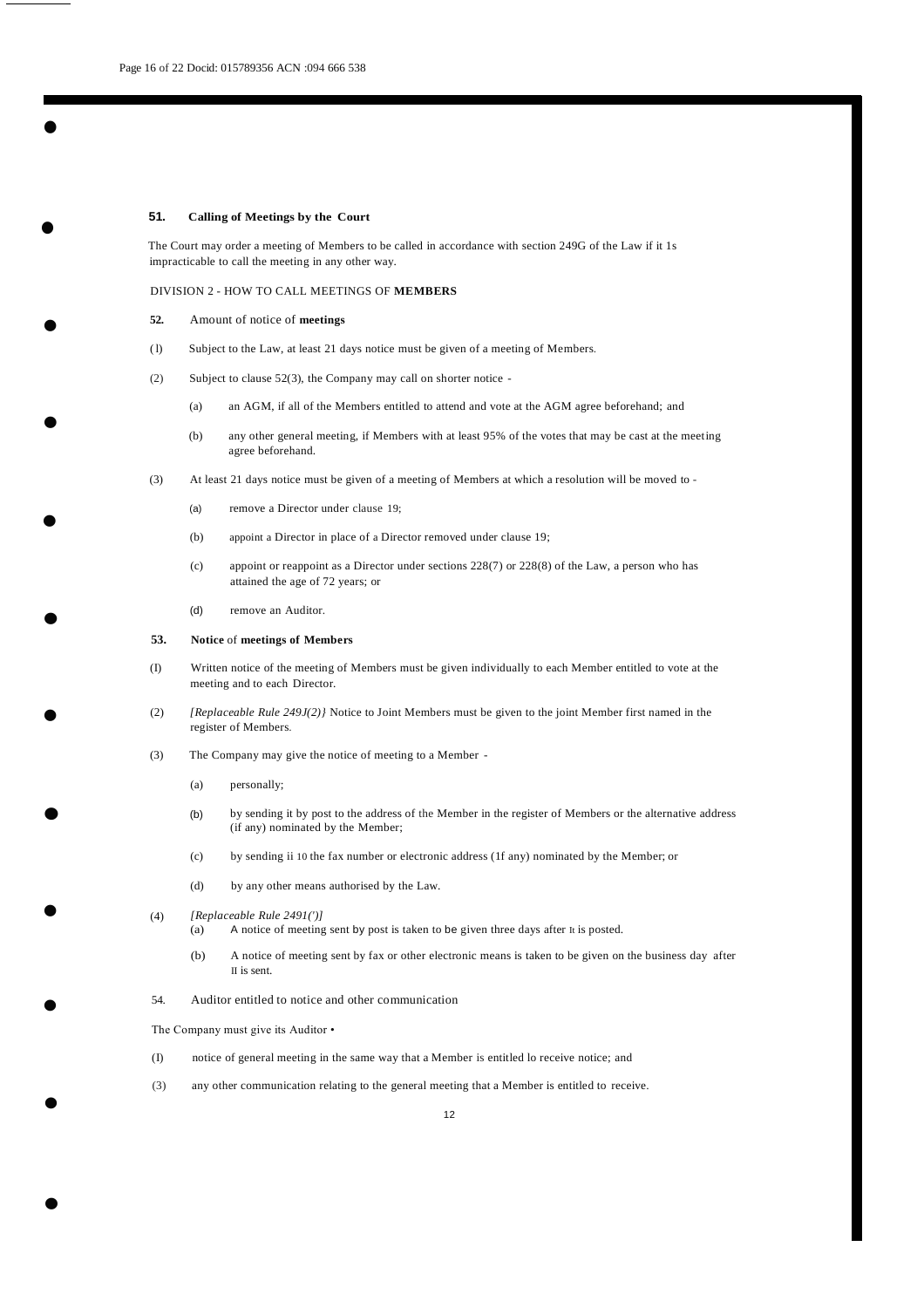•

•

•

•

•

•

#### **55. Contents of notice of meeting**

The notice of meeting must conform with **the** requirements of section 249L of the Law

#### **56. Notice of adjourned meetings** *[Replaceable Rufo U9MJ*

When a meeting is adjourned, new notice of the resumed meeting must be given 1f the meeting is adjourned for one month or more.

#### DIVISION 3- **MEMBERS'** RIGHTS TO PUT RESOLUTIONS AT THE GENERAL MEETING

#### **57. Members' resolutions**

The Members may propose a resolution to be moved at a general meeting only in accordance with the provisions of division 4 of part 2G.2 of chapter 2G of the Law.

#### **DIVISION 4- HOLDING OF MEMBERS MEETINGS**

#### **58. Time and place for meetings of Members**

A meeting of Members must **be** held at a reasonable time and place.

#### **59. Technology**

The Company may hold a meeting of its Members at two or more venues using any technology that gives the Members as a whole a reasonable opportunity to participate.

#### 59. **Quorum**

*{Replaceable Rule U9Tj*

- (I) The quorum for a meeting of Members is two Members and the quorum must be present at all times during the meeting.
- (2) (a) In determining whether a quorum is present, individuals attending as proxies or body corporate representatives **arc** to be counted.
	- (b) If a Member has appointed more than one proxy or representative, only one of them is to be counted
	- (c) lf an individual is attending both as a Member and as a proxy or representative, they are to be counted only once.
- (2) (a) A meeting that does not have a quorum present within 30 minutes after the time for the meeting set out in the notice of meeting is to be adjourned to a date, time and place as the Directors specify.
	- (b) If the Directors do not specify one or more of those requirements, the meeting 1sadjourned to
		- (i) if the date is not specified, the same day of the week;
		- (ii) if the time is not specified, the same time; or
		- (111) if the place is not specified, the sameplace.
- (3) If no quorum is present at the resumed meeting within 30 minutes after the time for the meeting, the meeting is dissolved .

# **61. Chairing meetings of Members**

*[Replaceable Rule U9UJ*

•

•

•

•

•

(I) The Directors may elect an individual to Chair meetings of the Members.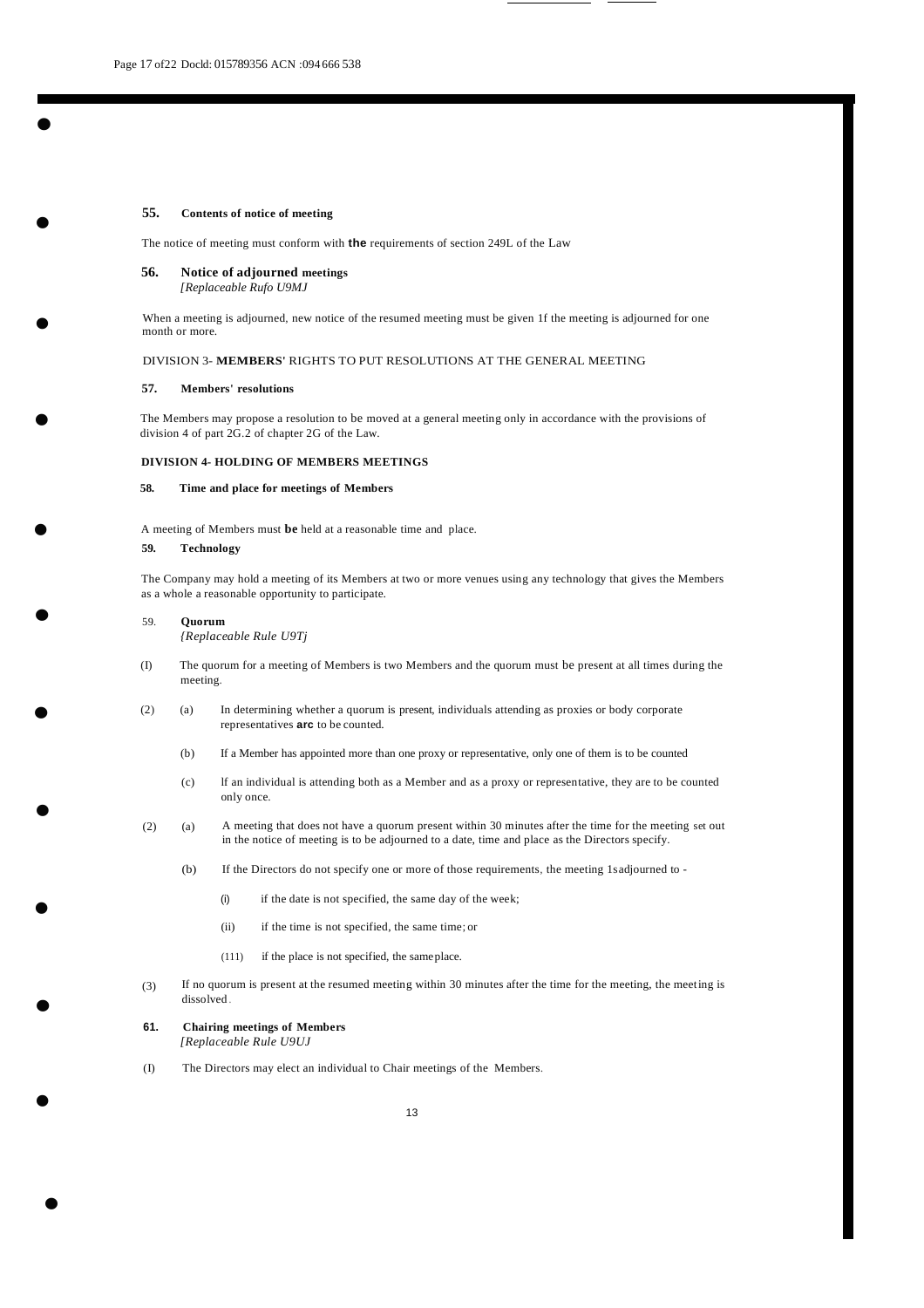•

•

•

•

•

•

•

•

•

•

- (2) The Directors at the meeting of Members must elect an individual present to Chair the meeting (or pan of 11) 1f an ind1v1dual has not already been elected by the Directors to Chair 11 or, having been elected, is not available to Chair it or declines to act for the meeting (or part of it).
- (3) The Members present at a meeting of the Members must elect a Member present to Chair the meeting (or part of it) if-
	- (a) a Chair has not previously **been** elected by the Directors to chair the meeting; or
	- (b) a previously elected Chair is not available or declines to act as Chair for the meeting (or pan of the meeting).
- (4) The Chair must adjourn the meeting if the Members present with a majority of votes at the meeting agree or direct that the Chair must do so.

#### **62. Auditor's right to be heard at meetings of Members**

- (I) The Auditor is entitled to attend **and be** heard at meetings of Members.
- (2) The Auditor 1s entitled to be heard at the meeting on any part of the business of the meeting that concerns the Auditor in their capacity as Auditor.
- (3) The Auditor is entitled to be heard even if
	- (a) the Auditor retires at the meeting; or
	- (b) the meeting passes a resolution to remove the Auditor from office.
- (4) The Auditor may authorise a person in writing as their representative for the purpose of attending and speaking at any general meeting.

#### **DIVISIONS- PROXIES AND BODY CORPORATE REPRESENTATIVES**

#### **63. Proxies and body corporate representatives**

- (I) A Member who is entitled to attend and cast a vote at meetings of Members may appoint a proxy or, 1f the Member is a body corporate, a representative, to attend and cast a vote at that meeting.
- {2} Any proxy or representative appointedunder clause63(I}mustbeappointed and hastherightsset out in division 6 of part 20 .2 of chapter 20 of the Law.

#### **DlVISION 6- VOTING AT MEETINGS OF MEMBERS**

#### **64. How many votes a Member has**

- (1) Subject to any rights or restrictions attach«! to any class of Member, at a meeting of Members
	- (a) on a show of hands, each Member has one vote; and
	- (b) on a poll, each Member has one vote.
- (2) The Chair shall not have a casting vote.
- **65. Objections to right to vote**

•

*{Replaceable Rule 250G]*

A challenge to a right to vote at a meeting of Members -

- (I) may only be made at the meeting; and
- (2) must be determined by the Chair whose decision is final.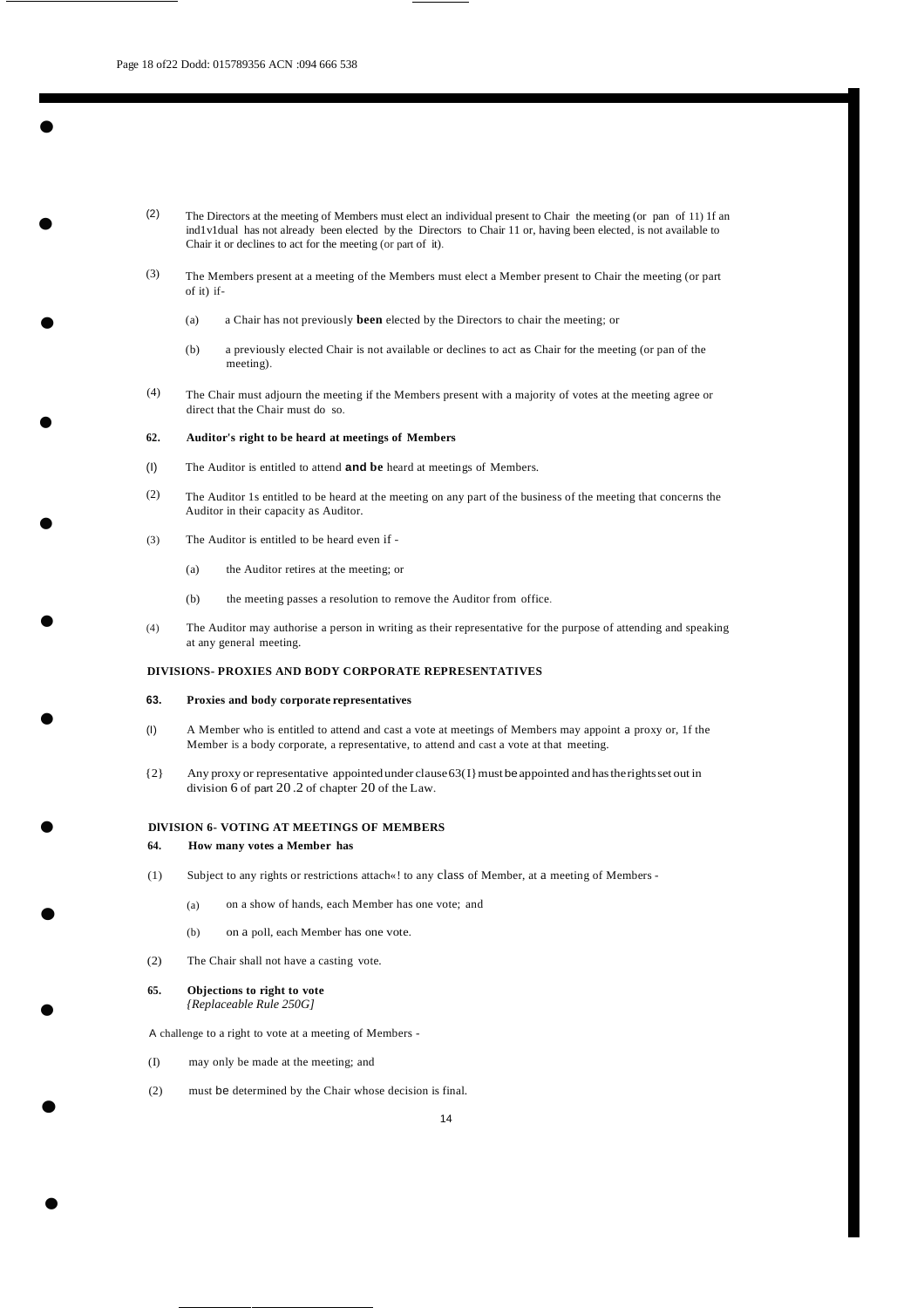•

•

•

•

•

•

•

•

•

•

66. How voting is **carried** out *[Replaceable Rule l50J)*

(I) A resolution put to the vote at a meeting of Members must be decided on a show of hands unless a poll is demanded.

- - - - --- - -------.--------·---- -- ·- - - - - - - - - - - - - -

- (2) On a show of hands, a declaration by the Chair is conclusive evidence of the result.
- (3) Neither the Chair nor the minutes need lo state the number or proportion of the votes recorded in favour or against a resolution.

#### **67. Matters on which a poll may bedemanded**

- (I) A poll may be demanded on any resolution other than resolutions concern mg
	- (a) the election of the Chair; or
	- (b) the adjournment of themeeting.
- (2) A poll may be demanded in accordance with section 2SOL of the Law.
- **68. When and bow polls must be taken** *[Replaceable Rule 250M]*
- (I) A poll demanded on a matter other than the election of a Chair or the question of an adjournment must be taken when and in the manner the Chair directs.
- (2) A poll on the election of a Chair or on the question of an adjournment must be taken immediately

#### **DIVISION** 7 - **AGMs**

#### **69. Holding or AGJ\f**

- (I) The Company must hold an AGM within 18 months after itsregistration.
- *(2)* The Company must hold an AGM at least once in each calendar year and within five months after the end of *its* financial year.
- (3) An AGM is to be held in addition to any other meetings held by the Company in a year.
- (4) If the Company only has one Member, it is not required to hold an AGM

#### 70. Extension of time for AGM

The Company may lodge an application with the ASIC to extend the period within which it is required lo hold the AGM in accordance with section 250P of the Law.

#### 7 J. **Consideration of reports .atAGM**

The Directors must lay before an AGM -

- ( l) the financial report;
- (3) the Director's report; and
- (3) the Auditor's report,

for the last financial year that ended before the AGM completed in accordance with the requirements of Part 2M.3 of Chapter 2M of the Law.

#### **72. Business or the AGM**

•

The business of the AGM may include any of the following, even if nol referred to in the notice ofmee1ing-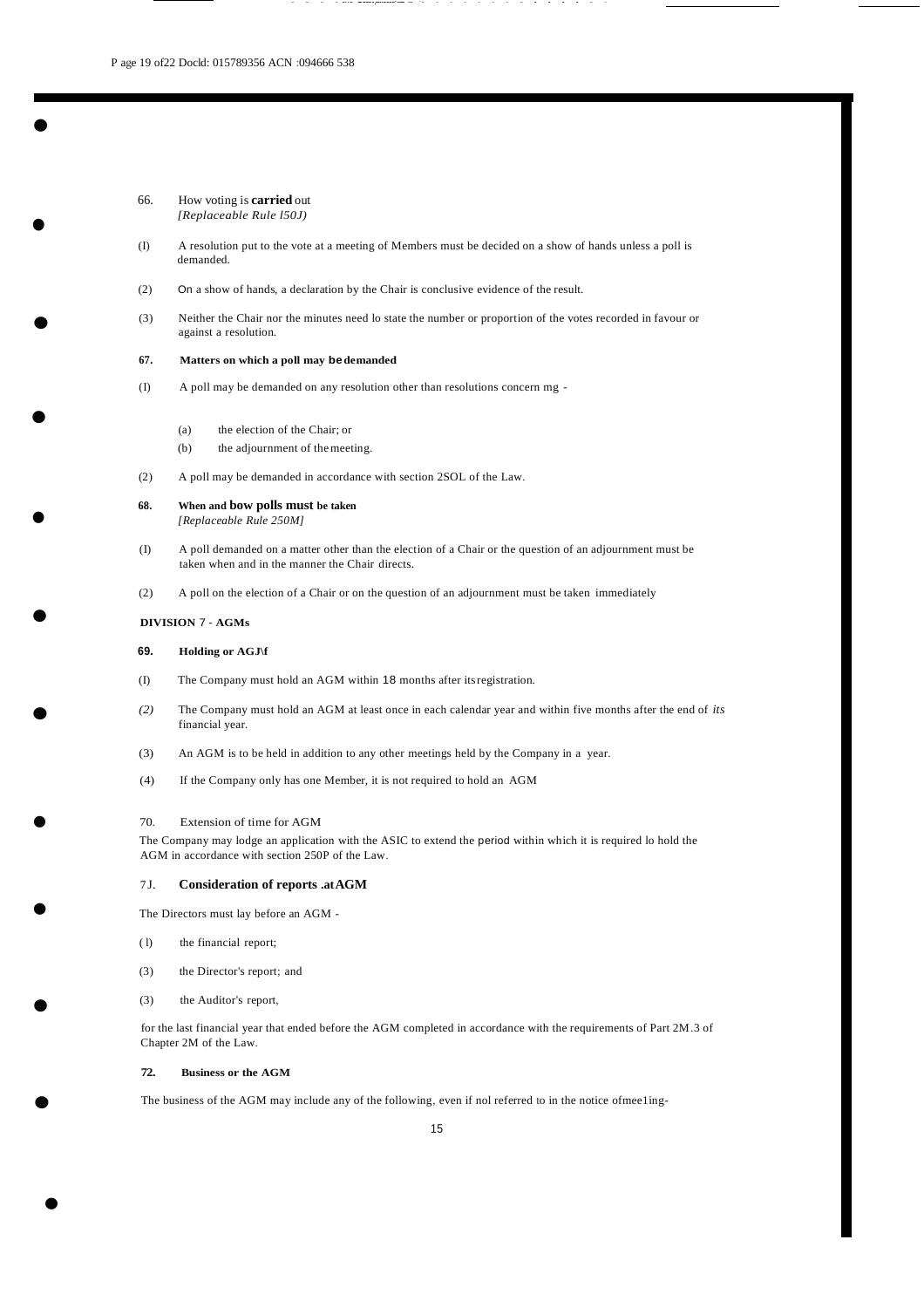- ( I) the consideration of the annual financial **report,** Director's report and Auditor's report;
- (2) the election of Directors;

•<br>•

•

•

•

•

•

- (3) the appointment of **the** Auditor: and
- (4) the. fixing of the Auditor's remuneration.

#### **73. Questions by Members of the Company**

The Chirr of the AGM must allow a reasonable opportunity for the Members as a whole at the meeting to ask questions about or make comments on the management of the Company.

#### **74. Questions** by **Members of Auditors**

if the Auditor or their representative 1s at the meeting, the Chair of an AGM must allow a reasonable opportunity for the Members as a whole at the meeting to ask the Auditor or their representative questions relevant to the conduct of the audit and the preparation and content of the Auditor's report.

#### CHAPTER 9 - DIRECTORS' AND **MEMBERS'** MINUTES

#### **75. Minutes**

- (I) The Company must keep minute books in which it records within one month of such event
	- (a) proceedings and resolutions of Members' meetings;
	- (b) proceedings and resolutions of Directors' meetings and including committee meetings;
	- (c) resolutions passed by Members without a meeting; and
	- (d) resolutions passed by Directors without a meeting.

The Company must ensure that the minutes of a meeting are signed by the Chair of the meeting or the Chair of the next meeting within a reasonable time after the meeting.

### (2)

•

•

•

•

•

(3) The Company must ensure that the minutes of the passing of a resolution without a meeting are signed by a Director within a reasonable time after the resolution is passed.

#### **76. Members' access to minutes**

Members are entitled 10 gain access to the minute book of meeting of Members in accordance with the Law.

#### **CHAPTER 10- WINDING UP**

#### 77. Rigbts of Members on winding up

f the Company is wound up or dissolved, the Members have no right to participate in any distribution or payment of the assets or property of the Company.

#### **78. Distribution of assets**

(I) If the Company is wound up or dissolved, the assets and property available for distribution after satisfaction of all debts and liabilities shall be given or transferred to some other institution and institutions -

- (a) having objects similar 10 the objects of the Company;
- (b) whose constitution prohibits the d1stnbut1on of 11s income and property lo an extent at least as great as that imposed by clause 5(3)(b); and
- (a) which is approved by the Commissioner of Taxation as an institution exempt from sales tax and income lax.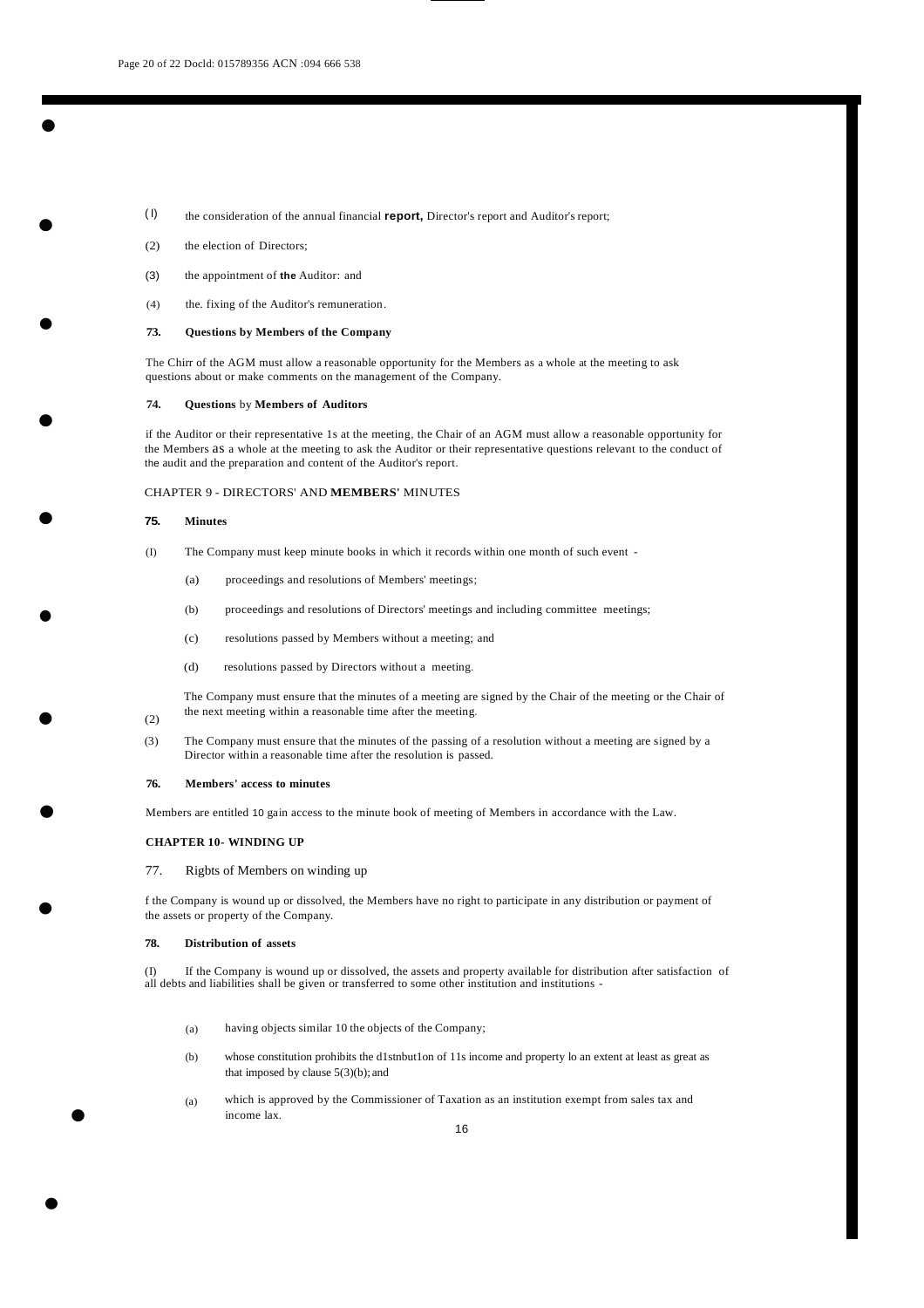•

•

•

•

•

•

•

•

•

- (2) The Directors shall determine the identity of the institution or institutions for the purpose of clause 78(1) at the time of dissolution.
- (3) If the Directors fail to determine the identity of the institution or institutions under clause 78(2), the Supreme Court of Victoria shall make that determination.

#### **CHAPTER 11** - **INDEMNITY**

#### **79.** . **Indemnity**

- (I) Every person who is an Officer shall be indemnified by the Company against, and shall be paid on demand by the Officer, the amount of any liability to another person (other than the Company or a related body corporate of the Company as defined in the Law) incurred in that person's capacity as an Officer unless such liability arises out of conduct involving a lack of good faith.
- (2) The Company shall indemnify any other employee of the Company at the Directors' discretion.
- (3) The Company shall indemnify an Officer against a liability for costs and expenses (including, without limitation, legal expenses on a full indemnity basis) incurred by the Officer -
	- (a) in defending proceedings, whether civil or criminal, in which -
		- (1) judgment is given in favour of the Officer; or
		- (ii) the Officer is acquitted; or
	- (b) in connection with an application, in relation to proceedings under clause  $79(3)(a)$ , in which a court grants relief *to* the Officer under the Law,

**SUBJECT** only *to* an obligation on the Officer to repay to the Company the expenses advanced by the Company if -

- (c) judgment is not given in the Officer'sfavour;
- (d) the Officer is not acquitted;
- (e) a court subsequently determines that the indemnification is not permitted; or
- (f) the indemnification is not permittted by the Law.

For the purposes of this clause, the Company shall have the burden of proving that the Officer to be indemnified is not entitled to the requested indemnification.

- (5) If the Company determines that the Officer to be indemnified 1s not entitled to be indemnified, that person shall be entitled to direct that the Company obtain and follow, at the Company's expense, an opinion as to such entitlement from a Queen's Counsel with relevant expertise practising in Victoria.
- (6) The indemnification rights in this clause constitute a contract between the relevant parties seeking indemnification and the Company and shall continue to have effect following the rescission or restrictive modification of the clause with respect lo events occurring prior to the rescission or modification of the clause

#### **80. Payment of costs**

(4)

The Directors may, out of the funds of the Company, pay all costs, losses and expenses which any Officer may incur or become liable to pay by reason of any contract entered into or act or thing done by them as such Officer or in any way in discharge of their duties.

#### **81.** Limit of **indemnity**

•

•

Subject to the provisions of the Law, an Officer of the Company shall not be liable for -

(I) the acts, receipts, neglect or defaults of any other Officer; 17